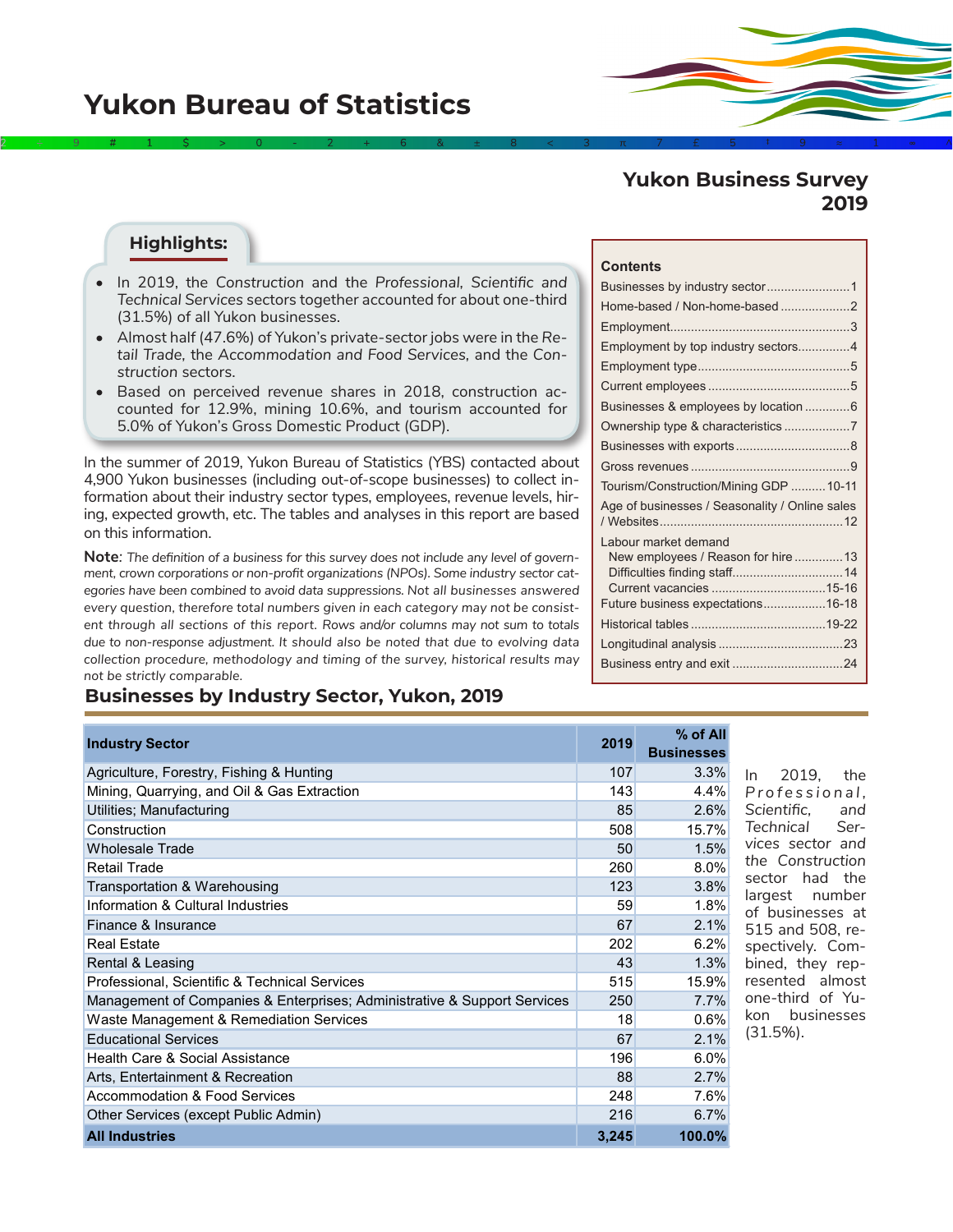## **Home-Based and Non-Home-Based Businesses by Industry Sector, Yukon, 2019**

| <b>Industry Sector</b>                                                   | Home-<br>based | Non-Home-<br>based | Home-based as<br>% of Industry<br><b>Sector Total</b> |
|--------------------------------------------------------------------------|----------------|--------------------|-------------------------------------------------------|
|                                                                          |                | # of businesses    | %                                                     |
| Agriculture, Forestry, Fishing & Hunting                                 | 84             | 23                 | 78.5%                                                 |
| Mining, Quarrying, and Oil & Gas Extraction                              | 81             | 62                 | 56.6%                                                 |
| Utilities; Manufacturing                                                 | 43             | 42                 | 50.6%                                                 |
| Construction                                                             | 372            | 136                | 73.2%                                                 |
| <b>Wholesale Trade</b>                                                   | 12             | 38                 | 24.0%                                                 |
| Retail Trade                                                             | 75             | 185                | 28.8%                                                 |
| Transportation & Warehousing                                             | 61             | 62                 | 49.6%                                                 |
| Information & Cultural Industries                                        | 41             | 17                 | 69.5%                                                 |
| Finance & Insurance                                                      | 20             | 47                 | 29.9%                                                 |
| <b>Real Estate</b>                                                       | 131            | 71                 | 64.9%                                                 |
| Rental & Leasing                                                         | 12             | 31                 | 27.9%                                                 |
| Professional, Scientific & Technical Services                            | 384            | 131                | 74.6%                                                 |
| Management of Companies & Enterprises; Administrative & Support Services | 184            | 67                 | 73.6%                                                 |
| Waste Management & Remediation Services                                  | 12             | 6                  | 66.7%                                                 |
| <b>Educational Services</b>                                              | 50             | 17                 | 74.6%                                                 |
| Health Care & Social Assistance                                          | 79             | 117                | 40.3%                                                 |
| Arts, Entertainment & Recreation                                         | 63             | 26                 | 71.6%                                                 |
| Accommodation & Food Services                                            | 84             | 165                | 33.9%                                                 |
| Other Services (except Public Admin)                                     | 113            | 104                | 52.3%                                                 |
| <b>All Industries</b>                                                    | 1,900          | 1,345              | 58.6%                                                 |

In 2019, 58.6% of all businesses were **home-based**. The *Professional, Scientific and Technical Services* sector and the *Construction* sector had the largest number of **home-based** businesses at 384 and 372, respectively. Combined, they represented 39.8% of all **home-based** businesses.

The *Retail Trade* and the *Accommodation and Food Services* sectors had the largest number of **non-home-based** businesses at 185 and 165, respectively. Combined, they represented 26.0% of all **non-home-based** businesses.



# **Home-Based and Non-Home-Based Businesses**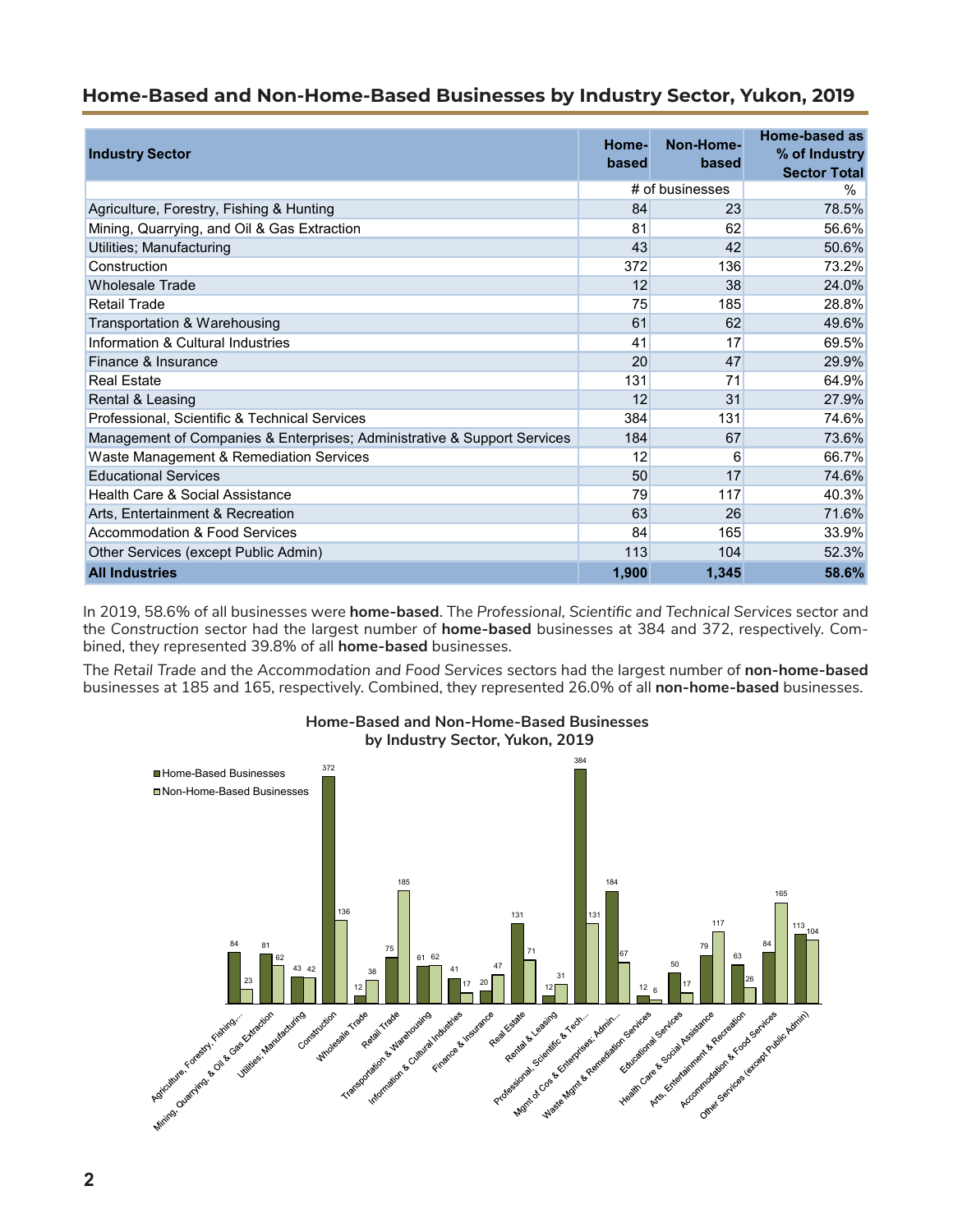## **Employment in Home-Based/Non-Home-Based Businesses† , Yukon, 2019**

| <b>Industry Sector</b>                                                      | <b>Based</b>    | Home- Non-Home-<br><b>Based</b> | <b>Total</b><br>Workers* | %of All<br><b>Workers</b> |
|-----------------------------------------------------------------------------|-----------------|---------------------------------|--------------------------|---------------------------|
| Agriculture, Forestry, Fishing & Hunting                                    | 177             | 90                              | 267                      | 1.7%                      |
| Mining, Quarrying, and Oil & Gas Extraction                                 | 159             | 774                             | 933                      | 6.0%                      |
| Utilities; Manufacturing                                                    | 92              | 526                             | 618                      | 4.0%                      |
| Construction                                                                | 642             | 1,059                           | 1,701                    | 10.9%                     |
| <b>Wholesale Trade</b>                                                      | 30 <sup>°</sup> | 287                             | 317                      | $2.0\%$                   |
| <b>Retail Trade</b>                                                         | 82              | 2,864                           | 2,946                    | 18.9%                     |
| Transportation & Warehousing                                                | 171             | 810                             | 981                      | 6.3%                      |
| Information & Cultural Industries                                           | 48              | 479                             | 527                      | 3.4%                      |
| Finance & Insurance                                                         | 20              | 290                             | 310                      | 2.0%                      |
| <b>Real Estate</b>                                                          | 161             | 226                             | 387                      | 2.5%                      |
| Rental & Leasing                                                            | 12              | 201                             | 213                      | 1.4%                      |
| Professional, Scientific & Technical Services                               | 472             | 745                             | 1,217                    | 7.8%                      |
| Management of Companies & Enterprises;<br>Administrative & Support Services | 338             | 417                             | 755                      | 4.8%                      |
| Waste Management & Remediation Services                                     | 20              | 48                              | 68                       | 0.4%                      |
| <b>Educational Services</b>                                                 | 55              | 85                              | 140                      | 0.9%                      |
| Health Care & Social Assistance                                             | 81              | 522                             | 603                      | 3.9%                      |
| Arts, Entertainment & Recreation                                            | 78              | 145                             | 223                      | 1.4%                      |
| <b>Accommodation &amp; Food Services</b>                                    | 246             | 2,536                           | 2,782                    | 17.8%                     |
| Other Services (except Public Admin)                                        | 172             | 442                             | 614                      | 3.9%                      |
| <b>All Industries Workers</b>                                               | 3,055           | 12,546                          | 15,601                   | 100.0%                    |

With 2,946 workers (employees and business owners ctively working in heir businesses), the *Retail Trade* sector was the argest employer in he private-sector n 2019, followed by *Accommodation and Food Services*  (2,782) and *Construction* (1,701). hese three secors together comprised 47.6% of all private-sector employment.

*\* Because some employees hold more than one job, multiple job holders will be counted more than once in 'Total Workers'. In addition, this total also includes any owners who actively work in their businesses. † For data qualifiers, see page 24.*

The *Construction* sector had the largest number of **home-based** business workers at 642, accounting for 21.0% of all home-based business workers.

The *Retail Trade sector* was the largest employer for **non-home-based** businesses with 2,864 workers (22.8%), followed by *Accommodation and Food Services* with 2,536 workers (20.2%).



**Total Number of Workers\* in Home-Based and Non-Home-Based Businesses†**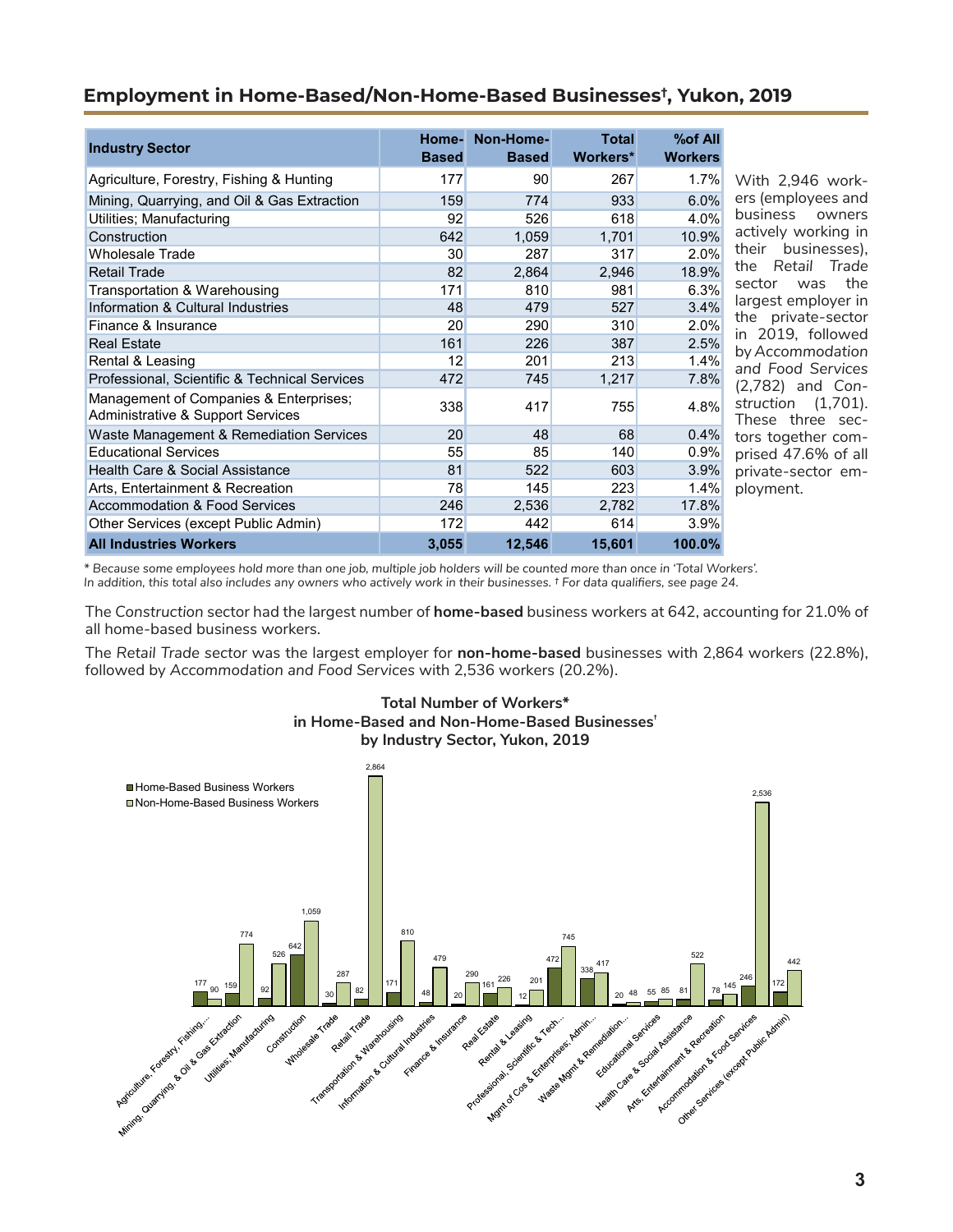## **Businesses† and Employment in Selected Industry Sectors, Yukon, 2019**

The following tables further break down the three industry sectors in 2019 with the most workers (employees and business owners actively working in their business).

## **Retail Trade**

In the *Retail Trade* sector, 260 businesses employed a total of 2,946 workers. The largest industry group in this sector, in terms of employment, was *Grocery Stores*, which had 19 businesses (7.3%) employing 769 workers (26.1%).

The second-largest industry group in terms of employment, was *Clothing Stores*, which had 22 stores employing 389 workers (13.2%). The third-largest was *Department Stores*, with 228 workers (7.7%).

| <b>Retail Trade Industry Groups</b>                 | # of Businesses           | # of Workers |
|-----------------------------------------------------|---------------------------|--------------|
| <b>Grocery Stores</b>                               | 19                        | 769          |
| <b>Clothing Stores</b>                              | 22                        | 389          |
| <b>Department Stores</b>                            | X                         | 228          |
| <b>Other General Merchandise Stores</b>             | 8                         | 206          |
| <b>Gasoline Stations</b>                            | 19                        | 189          |
| <b>Building Material and Supplies Dealers</b>       | 10                        | 170          |
| <b>Other Miscellaneous Store Retailers</b>          | 42                        | 168          |
| Beer, Wine and Liquor Stores                        | $\boldsymbol{\mathsf{x}}$ | 143          |
| Direct Selling Establishments                       | 33                        | 102          |
| Office Supplies, Stationery and Gift Stores         | 17                        | 96           |
| <b>Health and Personal Care Stores</b>              | 15                        | 90           |
| Automotive Parts, Accessories and Tire Stores       | $\overline{7}$            | 81           |
| <b>Automobile Dealers</b>                           | 5                         | 72           |
| <b>Other Motor Vehicle Dealers</b>                  | $\boldsymbol{\mathsf{x}}$ | 55           |
| <b>Furniture Stores</b>                             | 6                         | 39           |
| Sporting Goods, Hobby and Musical Instrument Stores | 20                        | 39           |
| Jewellery, Luggage and Leather Goods Stores         | 9                         | 28           |
| Book stores and news dealers                        | $\boldsymbol{\mathsf{x}}$ | 27           |
| <b>Other Retail Industry Groups</b>                 | 18                        | 54           |
| <b>Total Retail Trade</b>                           | 260                       | 2,946        |

#### **Accommodation and Food Services**



| <b>Accommodation and Food</b><br><b>Services Industry Groups</b>     | # of Businesses | # of Workers |
|----------------------------------------------------------------------|-----------------|--------------|
| <b>Full-Service Restaurants and</b><br>Limited-Service Eating Places | 80              | 1,346        |
| <b>Traveller Accommodation</b>                                       | 77              | 932          |
| Recreational Vehicle (RV) Parks<br>and Recreational Camps            | 41              | 247          |
| <b>Special Food Services</b>                                         | 34              | 107          |
| Drinking Places<br>(Alcoholic Beverages)                             | x               | 146          |
| Rooming and Boarding Houses                                          | X               |              |
| <b>Total Accommodation and Food</b><br><b>Services</b>               | 248             | 2.782        |

In the *Accommodation and Food Services* sector, there were 248 businesses employing 2,782 workers. The largest industry group in this sector, in terms of number of employees, was *Full-Service Restaurants and Limited-Service Eating Places* with 48.4% of workers and 32.3% of businesses.

## **Construction**

| <b>Construction Industry Subsectors</b>  | # of Businesses # of Workers |       |
|------------------------------------------|------------------------------|-------|
| <b>Specialty Trade Contractors</b>       | 299                          | 908   |
| <b>Construction of Buildings</b>         | 181                          | 675   |
| Heavy and Civil Engineering Construction | 28                           | 118   |
| <b>Total Construction</b>                | 508                          | 1.701 |

In the *Construction* sector, 508 businesses employed a total of 1,701 workers. The industry subsector with the largest number of workers was *Specialty Trade Contractors*, which had 908 workers (53.4%) employed by 299 businesses (58.9%).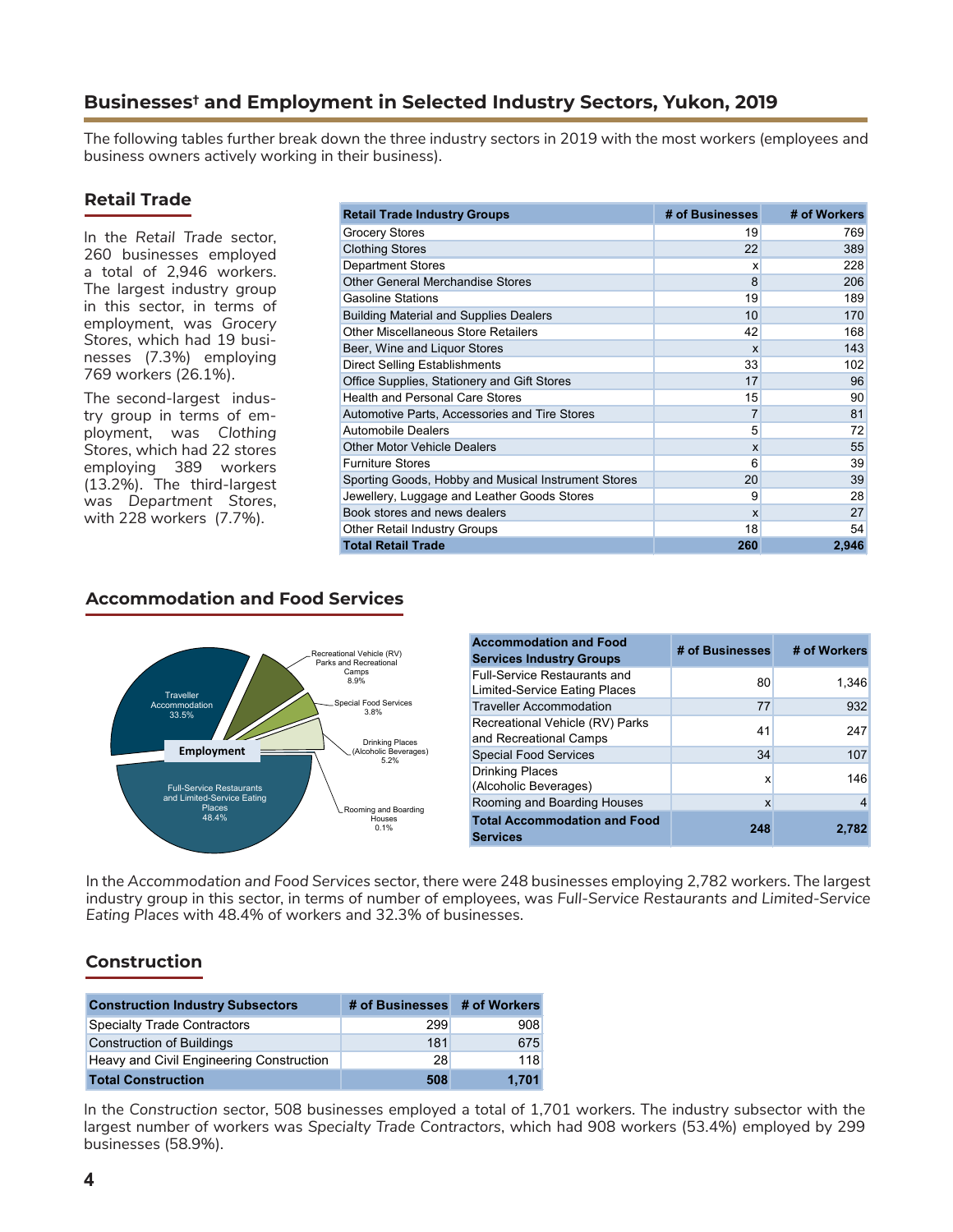## **Type of Employment by Industry Sector, Yukon, 2019**

At the time of the 2019 survey, Yukon businesses<sup>†</sup> reported a total of 15,601 workers. Amongst the industry sectors, *Wholesale Trade* had the highest proportion of full-time employees at 76.7%. *Retail Trade* had the highest proportion of part-time employees (40.0%), while *Mining, Quarrying, Oil and Gas Extraction* had the highest proportion of casual/temporary employees (21.1%). The highest proportion of owners actively working in their businesses was in *Real Estate* at 59.9%*.* 



## **Type of Current Employees, Yukon, 2019**

Slightly over one-third (34.1%) of businesses**†** reported they had employees working for them at the time of the survey. These businesses had a total of 11,952 employees, **not** including 3,650 owners actively working in their businesses. Of the total employees, 7,792 full-time employees, 2,925 part-time and 1,235 casual or temporary employees were working at the time of the survey.



*"Does this business have any employees currently working in Yukon?"*



About two-thirds (61.4%) of **non-home-based** businesses had employees working at the time of the survey, while only 15.0% of **home-based** businesses had employees.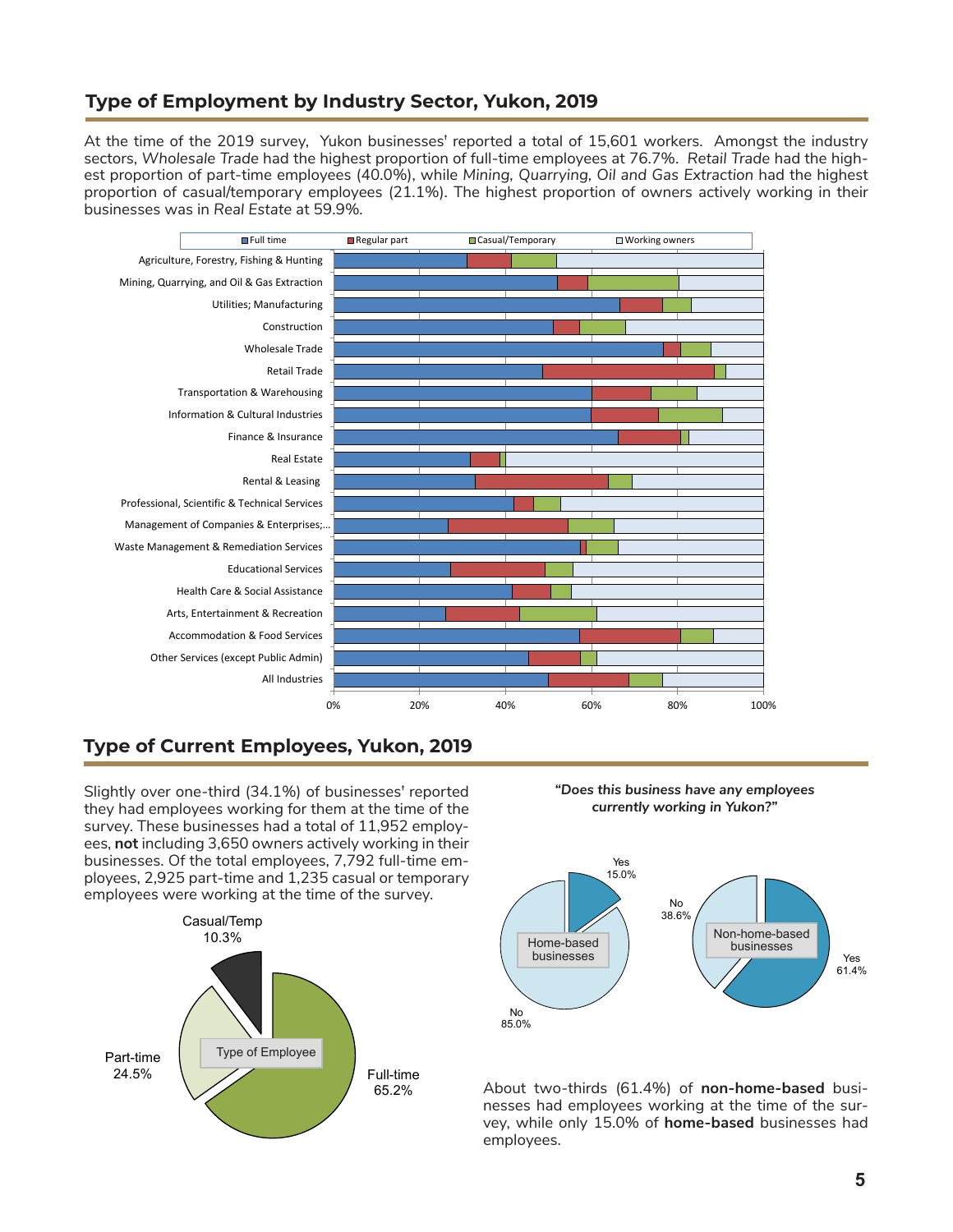## **Businesses by Contact Office Address, Yukon, 2019**

The survey did not ask respondents any information on headquarters or main office location. However, respondents provided their street (mailing) address as their location for contact. While most businesses are likely to have their main activities located at the address they provided, some businesses may have a different main activity location. The following analysis of location was conducted assuming that businesses conducted their main activity from the contact location. For example, a mining company with the head office in Whitehorse would be considered located in Whitehorse, although their main business activity could be located somewhere in rural Yukon. Also, national and multinational companies with Yukon offices were assigned to the location of their Yukon offices.

Whitehorse was the contact office address for the majority of businesses in 2019. Whitehorse businesses accounted for just under three quarters (73.1%) of businesses surveyed and 81.5% of workers.

The majority of the remaining businesses were also located within Yukon. However, 23 businesses (with a total of 178 workers) had business activities in Yukon in 2019, but their contact office addresses were located outside of the territory.



B. C., 94

**Number of Workers in Yukon, 2019**

| <b>Contact Address of</b><br><b>Business</b> | # of<br><b>Businesses</b> | $#$ of<br>Workers <sup>t</sup> |
|----------------------------------------------|---------------------------|--------------------------------|
| Whitehorse                                   | 1,657                     | 12,718                         |
| Dawson City                                  | 228                       | 1,363                          |
| <b>Watson Lake</b>                           | 66                        | 274                            |
| <b>Haines Junction</b>                       | 66                        | 243                            |
| Carcross                                     | 24                        | 149                            |
| Carmacks                                     | 18                        | 123                            |
| <b>Teslin</b>                                | 29                        | 105                            |
| Marsh Lake                                   | 31                        | 91                             |
| Mayo                                         | 34                        | 83                             |
| Faro                                         | 28                        | 77                             |
| Tagish                                       | 22                        | 45                             |
| <b>Beaver Creek</b>                          | 5                         | 29                             |
| Burwash Landing                              | 7                         | 29                             |
| <b>Pelly Crossing</b>                        | 8                         | 26                             |
| <b>Ross River</b>                            | $\overline{7}$            | 26                             |
| Old Crow                                     | $\overline{7}$            | 23                             |
| <b>Destruction Bay</b>                       | X                         | 6                              |
| Other Yukon                                  | X                         | 14                             |
| <b>Yukon Total</b>                           | 2,237                     | 15,424                         |
| <b>British Columbia</b>                      | 16                        | 94                             |
| Alberta                                      | X                         | 65                             |
| Ontario                                      | X                         | $\overline{2}$                 |
| Quebec                                       | X                         | 14                             |
| U.S.A.                                       | X                         | 3                              |
| <b>Grand Total</b>                           | 2,268                     | 15,601                         |

Alberta, 65

U.S.A., 3

## **Top 4 Employers by Industry Sector for Businesses with Contact Office Address Located Outside Yukon (but within Canada), 2019**

| <b>Industry Sector</b>                        | # of Businesses | # of Workers    |
|-----------------------------------------------|-----------------|-----------------|
| Construction                                  |                 | 54              |
| <b>Accommodation &amp; Food Services</b>      | X               | 47              |
| Mining, Quarrying, Oil & Gas Extraction       | x               | 18 <sup>1</sup> |
| Professional, Scientific & Technical Services | x               | 17              |

Quebec, 14

A closer examination of the industry sector of businesses operating in Yukon from other parts of Canada in 2019, shows that *Construction* and *Accommodation and Food Services* had the largest labour market impact (the most workers). Combined, they represented 57.7% of all employment from businesses with contact office addresses not in Yukon but elsewhere in Canada.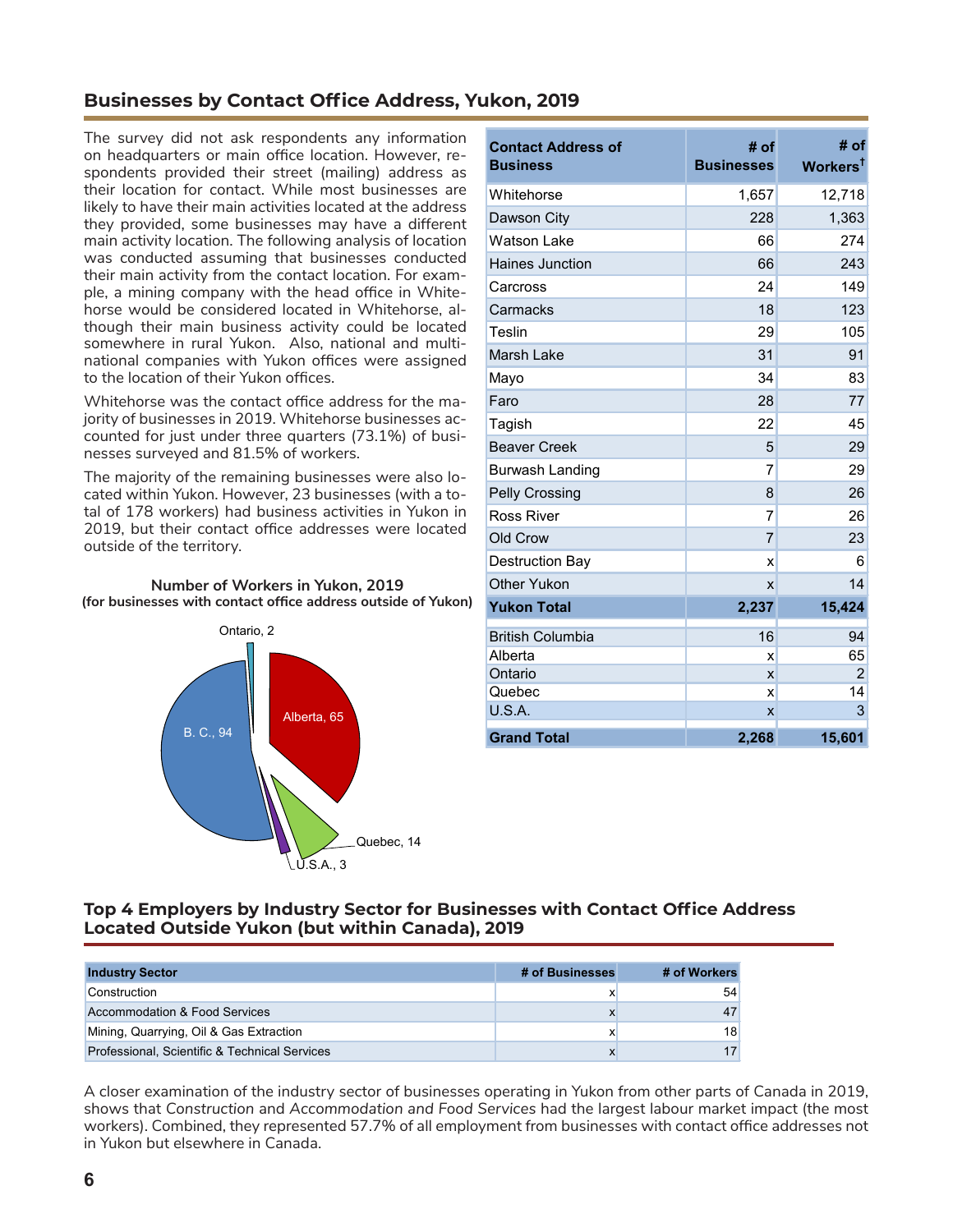## **Characteristics of Businesses, Yukon, 2019**

## **Ownership Type**

| <b>Type of Business Ownership</b>   | # of Businesses |
|-------------------------------------|-----------------|
| Sole Proprietorship                 | 1,652           |
| Partnership (2 or more owners)      | 248             |
| Corporation                         | 1,253           |
| Owned by a Yukon FN Government      | 12              |
| Owned by Yukon FN Development Corp. | 19              |
| <b>Other Arrangement</b>            | 22              |
| Don't know / Refuse                 | 39              |
| <b>All Types of Ownership</b>       |                 |

Sole proprietorships accounted for 50.9% of Yukon businesses in 2019. Corporations accounted for 38.6% of the businesses and partnerships made up 7.6%. Businesses owned by a Yukon First Nation or a Yukon First Nation Development Corporation, collectively accounted for about 1.0% of Yukon businesses.

## Sole Proprietorship 50.9% Partnership 7.6% Corporation 38.6% Yukon First Nation 0.4% Yukon First Nation Development Corp.<br>0.6% Other Arrangement 0.7% Don't know/Refuse 1.2%

## **Sole Proprietorship and Partnership Businesses by Owner's Gender**



Of the businesses reporting owner's gender, males represented 56.3% of business ownership in sole proprietorships and 53.2% in partnerships. Females accounted for 43.7% of business ownership in sole proprietorships and 46.8% in partnerships.

### **First Nation Owners**

Of the Yukon sole proprietor and partnership businesses, 6.1% of owners were identified as a citizen of a First Nation. Champagne and Aishihik First Nation had the highest number of business owners (23) followed by: Tr'ondëk Hwëch'in First Nation (19); Teslin Tlingit Council (13); and Vuntut Gwitchin First Nation (11).

*First Nation citizenship is identified by the survey respondent.*

| <b>Business Owner</b>                   | # of Sole<br><b>Proprietors</b><br>and Partners |
|-----------------------------------------|-------------------------------------------------|
| <b>Citizen of a Yukon First Nation?</b> |                                                 |
| No                                      | 1,968                                           |
| Yes                                     | 127                                             |
|                                         |                                                 |
| <b>Which Yukon First Nation?</b>        |                                                 |
| Champagne Aishihik FN                   | 23                                              |
| Tr'ondek Hwech'in FN                    | 19                                              |
| <b>Teslin Tlingit Council</b>           | 13                                              |
| <b>Vuntut Gwitchin FN</b>               | 11                                              |
| Carcross Tagish FN                      | 8                                               |
| Nacho Nyak Dun                          | 8                                               |
| Little Salmon / Carmacks FN             | 7                                               |
| Kluane FN                               | 6                                               |
| <b>Kwanlin Dun FN</b>                   | 6                                               |
| I jard FN                               | 5                                               |
| Ross River Dena Council                 | $\overline{3}$                                  |
| Selkirk FN                              | $\overline{3}$                                  |
| <b>White River FN</b>                   | 3                                               |
| Ta'an Kwach'an Council                  | 1                                               |
| Other (non-Yukon) FN                    | 5                                               |
| Don't know / Refuse                     | 4                                               |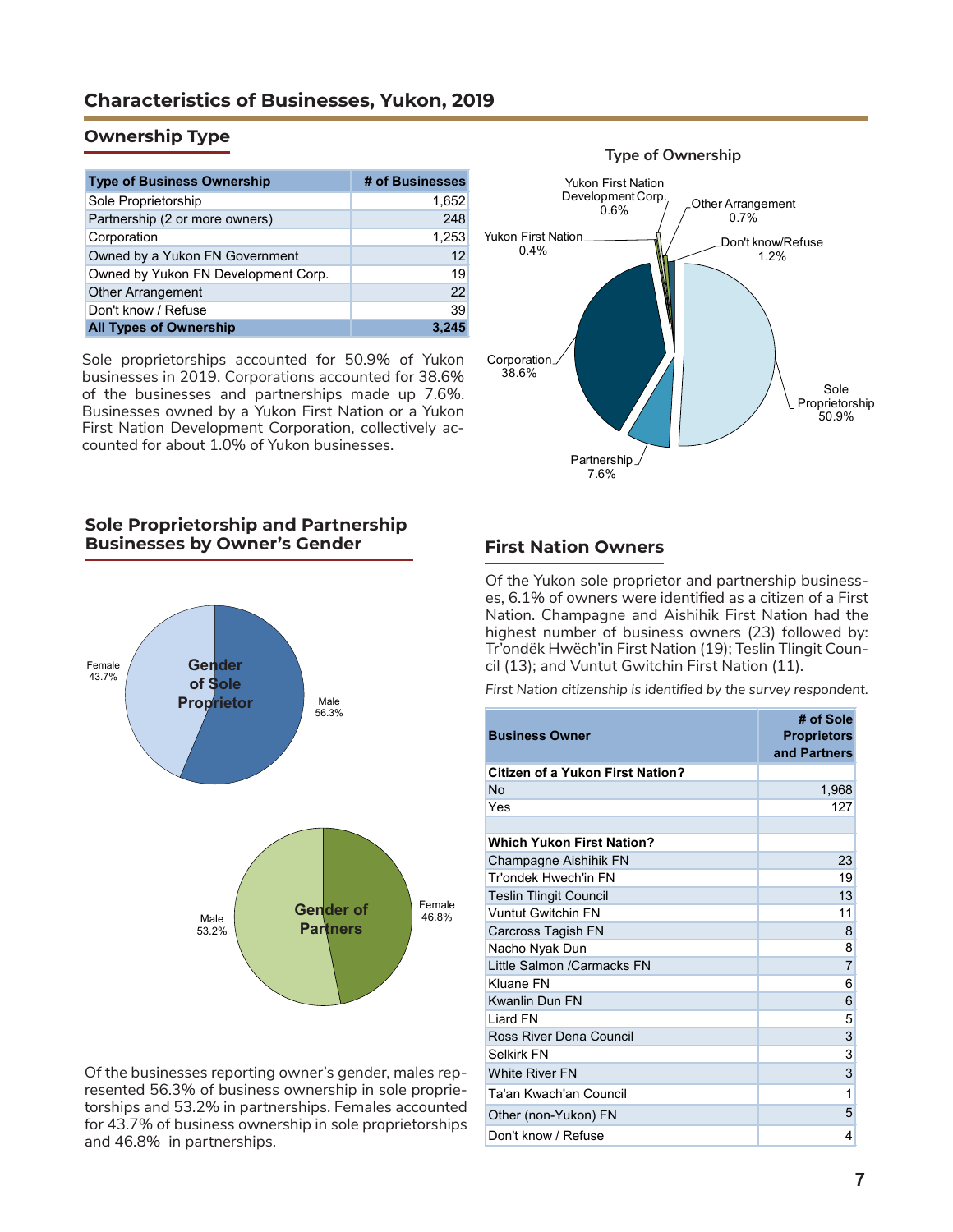## **Businesses With Exports, Yukon, 2019**

In 2019, 314 businesses (9.9%) reported exporting products or services from Yukon at the time of the survey. Businesses in the *Professional, Scientific and Technical Services* sector accounted for just over one-quarter (26.4%) of all businesses that reported exports. The *Utilities and the Manufacturing sectors* had the highest proportion of exporters at 28.9% (24 of 83 businesses).

|                                                                                    | <b>Business Does</b> | <b>Business Does</b>      | % of Industry |
|------------------------------------------------------------------------------------|----------------------|---------------------------|---------------|
| <b>Industry Sector</b>                                                             | <b>Export</b>        | <b>Not Export</b>         | that Exports  |
|                                                                                    |                      | # of Businesses --------- | %             |
| Agriculture, Forestry, Fishing & Hunting                                           | 20                   | 87                        | 18.7%         |
| Mining, Quarrying, and Oil & Gas Extraction                                        | 22                   | 116                       | 15.9%         |
| Utilities; Manufacturing                                                           | 24                   | 59                        | 28.9%         |
| Construction                                                                       | 8                    | 493                       | 1.6%          |
| <b>Wholesale Trade</b>                                                             | 10                   | 36                        | 21.7%         |
| <b>Retail Trade</b>                                                                | 34                   | 214                       | 13.7%         |
| Transportation & Warehousing                                                       | 19                   | 97                        | 16.4%         |
| Information & Cultural Industries                                                  | 16                   | 41                        | 28.1%         |
| Finance & Insurance                                                                | 4                    | 60                        | 6.3%          |
| <b>Real Estate</b>                                                                 | 6                    | 195                       | 3.0%          |
| Rental & Leasing                                                                   | $\overline{2}$       | 41                        | 4.7%          |
| Professional, Scientific & Technical Services                                      | 83                   | 428                       | 16.2%         |
| Management of Companies & Enterprises; Administrative &<br><b>Support Services</b> | 12                   | 237                       | 4.8%          |
| Waste Management & Remediation Services                                            | $\overline{c}$       | 17                        | 10.5%         |
| <b>Educational Services</b>                                                        | $\overline{7}$       | 60                        | 10.4%         |
| Health Care & Social Assistance                                                    | 9                    | 182                       | 4.7%          |
| Arts, Entertainment & Recreation                                                   | 20                   | 68                        | 22.7%         |
| Accommodation & Food Services                                                      | 5                    | 232                       | 2.1%          |
| Other Services (except Public Admin)                                               | 10                   | 202                       | $4.7\%$       |
| <b>All Industries*</b>                                                             | 314                  | 2,864                     | 9.9%          |

\* Does not include 67 businesses who refused to answer or did not know.

In terms of export revenue, British Columbia was the top destination\* for 165 businesses that reported exports in 2019. The Northwest Territories was the second-highest Canadian export destination (64 businesses). United States was an export market for 91 businesses, of which 42 reported exports to Alaska. There were 27 businesses that exported internationally (not including the United States). A wide range of products and services were exported including: consulting services; artwork/carvings; gold; mining-related services; furs; photographs; clothing; etc.



#### **Destinations\* of Exported Products and Services by Number of Businesses**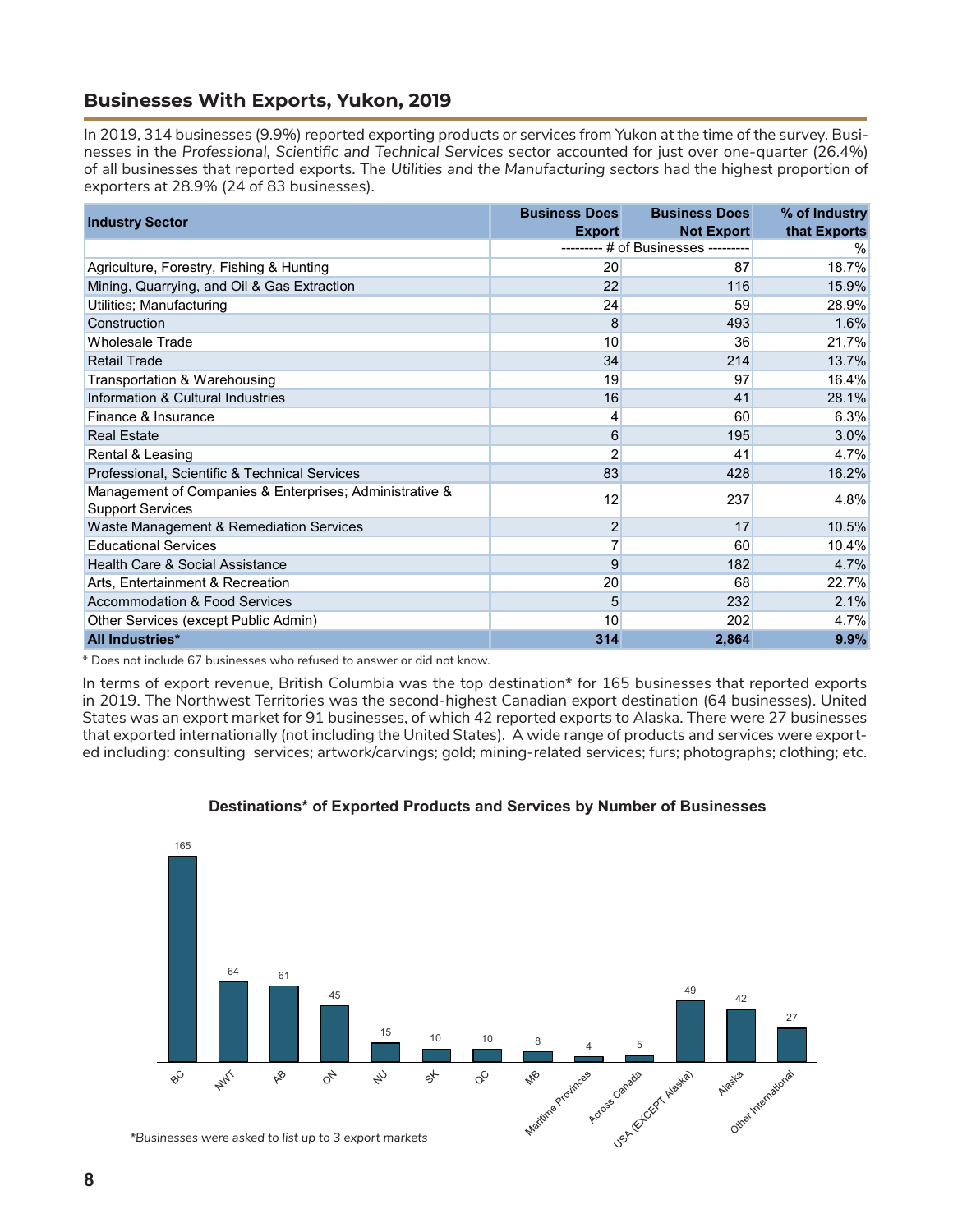## **Gross Revenues, Yukon, 2018**

| "Which of the following broad ranges best                                   |              | $$50.000 -$      | $$100.000 -$ | $$500.000 -$        | \$1M or      |                           |                  | Average        |
|-----------------------------------------------------------------------------|--------------|------------------|--------------|---------------------|--------------|---------------------------|------------------|----------------|
| describes gross revenues in 2018?"                                          | $<$ \$50,000 | \$99,999         | \$499,999    | \$999,999           | more         | \$1M-\$5M                 | > \$5M           | <b>Revenue</b> |
|                                                                             |              |                  |              | # of businesses --- |              |                           |                  | (3)            |
| Agriculture, Forestry, Fishing & Hunting                                    | 73           | x                | 15           | x                   | 6            | 6                         | $\Omega$         | \$111,475      |
| Mining, Quarrying, and Oil & Gas Extraction                                 | X            | 44               | 20           | 39                  | 34           | 24                        | 10               | \$1,763,143    |
| Utilities; Manufacturing                                                    | 27           | 18               | 20           |                     | 10           | X                         | X                | \$1,544,731    |
| Construction                                                                | 141          | 111              | 156          | 39                  | 44           | 31                        | 13               | \$909,434      |
| <b>Wholesale Trade</b>                                                      |              | x                | X            | 6                   | 25           | 14                        | 11               | \$4,578,757    |
| <b>Retail Trade</b>                                                         | 81           | X                | 65           | 0                   | 88           | 62                        | 26               | \$3,182,143    |
| Transportation & Warehousing                                                | 0            | 25               | 16           | 40                  | 33           | 20                        | 15               | \$1,994,148    |
| Information & Cultural Industries                                           | 33           | $\Omega$         | 17           | $\Omega$            | 6            | $\mathsf{x}$              | $\mathsf{x}$     | \$2,232,293    |
| Finance & Insurance                                                         | $\Omega$     | 0                | 22           | $\mathbf 0$         | 39           | 33                        | $6 \mid$         | \$3,207,273    |
| <b>Real Estate</b>                                                          | $\Omega$     | 85               | 33           | 28                  | 15           | 9                         | $6 \overline{6}$ | \$646,660      |
| Rental & Leasing                                                            | ŋ            | 9                |              | 10                  | 15           | $\boldsymbol{\mathsf{x}}$ | X                | \$1,915,385    |
| Professional, Scientific, & Technical Services                              | 225          | 108              | 128          | 12                  | 23           | $\boldsymbol{\mathsf{x}}$ | $\mathsf{x}$     | \$254,251      |
| Management of Companies & Enterprises;<br>Administrative & Support Services | 115          | 50               | 50           | 8                   | 14           | X                         | X                | \$338,925      |
| Waste Mgmnt & Remediation Services                                          | 8            | $\boldsymbol{x}$ | $\mathsf{x}$ | $\mathsf{x}$        | $\mathbf{0}$ | $\mathbf{0}$              | $\Omega$         | \$312,361      |
| <b>Educational Services</b>                                                 | 51           | $\Omega$         | 9            | 0                   | X            | X                         | x                | \$92,169       |
| Health Care & Social Assistance                                             | 67           | 29               | 49           | 10                  | 24           | $\mathsf{x}$              | $\mathsf{x}$     | \$468,164      |
| Arts. Entertainment & Recreation                                            | X            | 61               | 12           | 8                   | X            | X                         | x                | \$250,356      |
| Accommodation & Food Services                                               | 50           | 22               | 84           | 32                  | 47           | 37                        |                  | \$867,334      |
| Other Services (except Public Admin)                                        | 85           | 45               | 51           | 18                  | 8            | 8                         | $\Omega$         | \$186,205      |
| <b>All Industries</b>                                                       | 962          | 620              | 760          | 262                 | 436          | 324                       | 112              | \$1,013,554    |

Just under one-third of Yukon businesses (31.6%) reported gross revenues below \$50,000 in 2018. The vast majority of businesses (79.9%) in this revenue range were **home-based** businesses. Of Yukon businesses that reported gross revenues of more than \$50,000 in 2018, 51.7% were **non-home-based** businesses.

Of the responding businesses, 436, or 14.3%, reported revenues of one million dollars or more in 2018. Of them, 112 businesses reported revenues in excess of \$5 million.

The *Professional, Scientific, and Technical Services* sector had the most businesses (225) with revenues under \$50,000 revenue in 2018. The *Retail Trade* sector had the highest number of businesses (88) reporting revenues of \$1.0 million or more, followed by the *Accommodation and Food Services* sector (47) and *Construction* (44).



#### **Number of Yukon Businesses by Gross Revenue, 2018**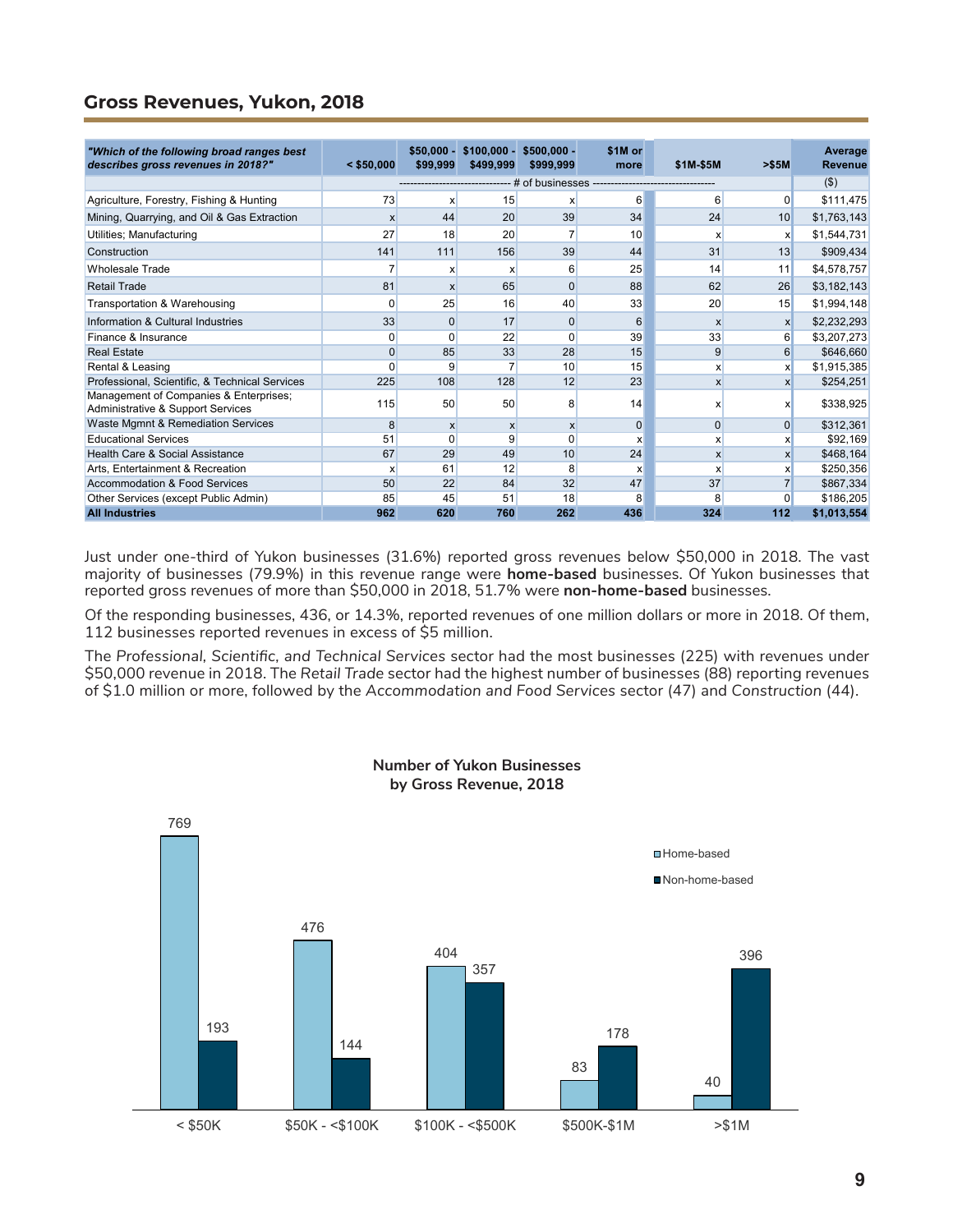## **GDP Attributable to Tourism, Construction and Mining, Yukon, 2018**

*To estimate the impact of tourism, construction and mining on Yukon's Gross Domestic Product (GDP), businesses were asked to approximate the percentage of 2018 gross revenues derived from activities relating to these three sectors (see the note below).*

#### **Revenue and GDP Attributable to Tourism**

Yukon businesses attributed \$367.8 million of their gross revenue in 2018 to tourism. The industry sector with the highest reported tourism-related gross revenue was *Retail Trade.* Of the total gross revenue (\$835.5 million) of *Retail Trade*, \$118.1 million, or 14.1%, was reported to be from tourism. The industry sector with the second-highest reported tourism-related gross revenue was *Accommodation and Food Services.* The total gross revenue of *Accommodation and Food Services* in 2018 was \$200.3 million, of which \$82.5 million, or 41.2%, was attributed to tourism.

Based on the perceived revenues from tourism reported by Yukon businesses, the total GDP attributable to tourism was \$146.1 million in 2018. The industry sector with the largest contribution to tourism GDP was *Accommodation and Food Services* at \$42.5 million, followed by *Transportation and Warehousing* at \$35.5 million. The GDP attributable to tourism accounted for 5.0% of Statistics Canada's estimate of Yukon's total GDP in 2018.



\* Figures for *Retail Trade* and *Wholesale Trade* are calculated using Statistics Canada's revenue to GDP ratios.

\*\**All Other sectors* includes *Agriculture, Forestry, Fishing and Hunting; Mining, Quarrying, and Oil and Gas Extraction; Utilities; Construction; Manufacturing; Information & Cultural Industries; Finance and Insurance; Professional, Scientific, & Technical Services; Management of Companies and Enterprises; Admin and Support, Waste Mgmnt and Remediation Services; Educational Services; Health Care and Social Assistance;*  and *Other Services (except Public Administration).*

#### **Note on the Methodology Used to Calculate GDP Attributable to Tourism, Construction and Mining**

Businesses were placed in industry sector categories according to the most important business activity as reported by the respondents. However, this may not necessarily correspond to the activity which generated the most revenue for those businesses. The concept of revenue attributable to 'construction' or 'mining' appears relatively less clear than the concept of revenue attributable to 'tourism'. Hence, the likelihood of bias due to respondents' confusion may be greater in the former than in the latter. It was assumed that all reported revenues by businesses belonging to the *Construction* and the *Mining, Quarrying, and Oil and Gas Extraction* sectors as per the North American Industry Classification System (NAICS), were solely attributed to construction and mining, respectively.

The contribution of tourism, construction, and mining to Yukon GDP was calculated by multiplying the perceived revenues within each industry sector category with the ratio of the current dollar GDP for the industry sector category to the gross output of the same industry sector category derived from Statistics Canada's data. For the *Retail Trade* and the *Wholesale* sectors, Statistics Canada's gross revenue figures were used instead of gross output. For the *Real Estate and Rental and Leasing* sector, Statistics Canada's GDP estimate for owner-occupied housing was excluded from the computations, since this category was not included in the survey. Estimates of the proportion of Yukon GDP attributed to tourism, construction, and mining does not include the amount of GDP generated within the public sector and by nonprofit organizations.

Note that these statistics represent *perceived* Yukon GDP attributed to tourism, construction, and mining since the computations are entirely dependent on the respondents' perception of the percentage of their revenues attributed to each of these industry sectors. Reporting of this perceived value by businesses was based on their 'best guess' which may have imparted in bias in the data.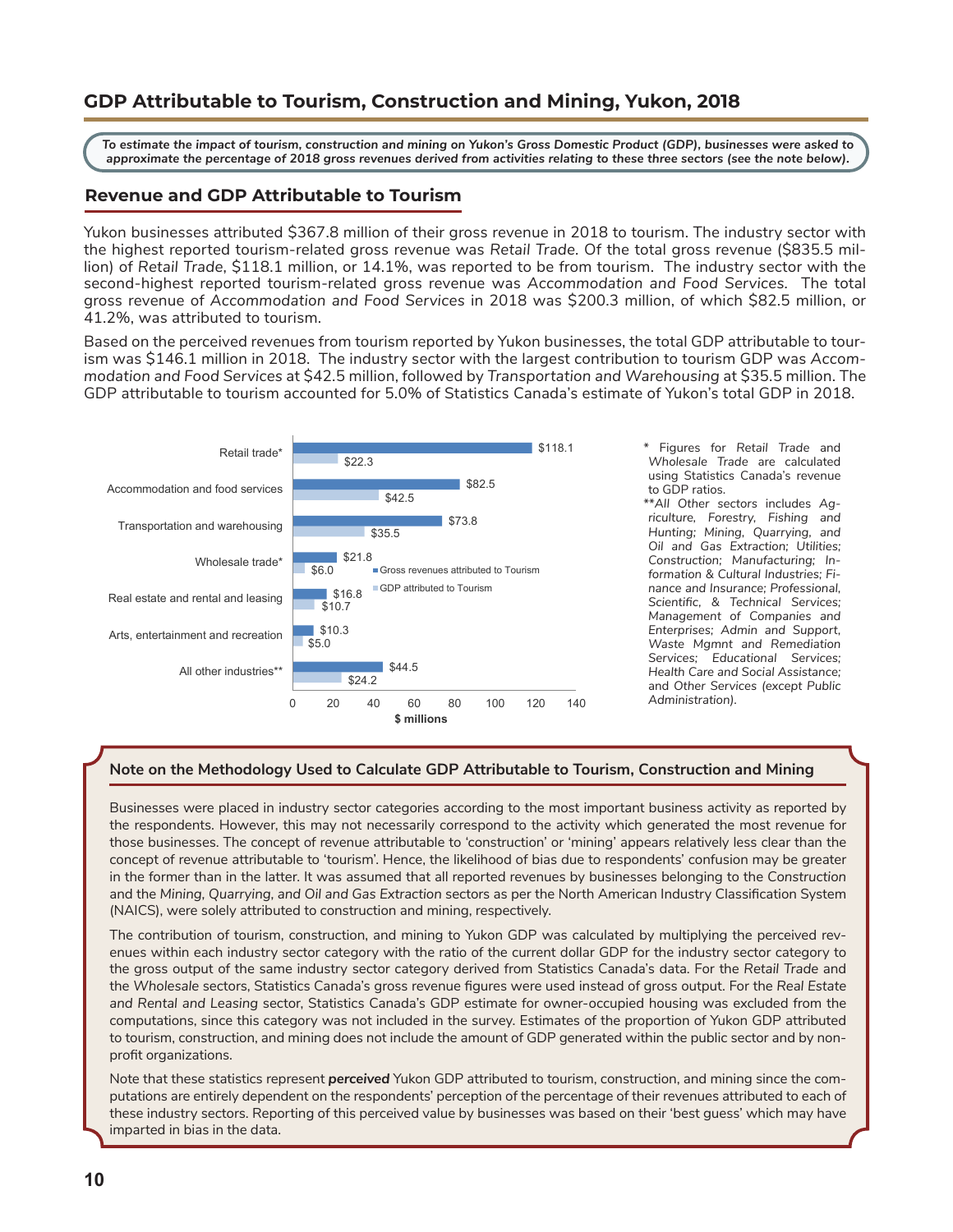### **Revenue and GDP Attributable to Construction**

Businesses in the *Construction* sector reported a total revenue of \$770.2 million, accounting for 22.3% of all Yukon business gross revenues in 2018. Gross revenues attributed to construction by all Yukon businesses, including construction businesses, totalled \$829.1 million in 2018.

The industry sector with the highest revenue attributed to construction, besides the *Construction* sector itself (\$523.7 million), was *Retail Trade.* The total gross revenue of *Retail Trade* in 2018 was \$835.5 million, of which \$77.8 million, or 9.3%, was attributed to construction.

Based on perceived construction-related revenues reported by Yukon businesses, the total GDP attributable to construction was \$374.9 million in 2018. The industry sector with the largest contribution to construction GDP, besides the *Construction* sector itself (\$246.5 million), was *Real Estate and Rental and Leasing* at \$22.5 million. The GDP attributable to construction accounted for 12.9% of Statistics Canada's estimate of Yukon's total GDP in 2018.



\* Figures for *Retail Trade* and *Wholesale Trade* are calculated using Statistics Canada's revenue to GDP ratios. \*\**All Other sectors* includes *Agriculture, Forestry, Fishing and Hunting; Mining, quarrying, and oil and gas extraction; Manufacturing; Transportation and Warehousing; Information and Cultural Services; Management of Companies and Enterprises; Admin and Support Services; Waste Mgmnt and Remediation Services; Education Services; Health Care and Social Assistance; Arts, Entertainment and Recreation; Accommodation and Food Services;* and *Other Services (except Public Administration).*

### **Revenue and GDP Attributable to Mining**

*Mining, Quarrying, and Oil and Gas Extraction* businesses reported \$236.8 million in revenues, accounting for 6.8% of all Yukon business' gross revenues in 2018. Gross revenues attributed to mining by Yukon businesses including mining businesses totalled \$578.5 million in 2018.

The industry sector with the highest revenue attributed to mining, besides the *Mining, Quarrying, and Oil and Gas Extraction* sector itself (\$224.9 million), was *Transportation and Warehousing.* The total gross revenue of *Transportation and Warehousing* in 2018 totalled \$234.9 million, of which \$95.6 million, or 40.7%, was attributed to mining.

Based on perceived mining-related revenues reported by Yukon businesses, the total GDP attributable to mining was \$306.7 million in 2018. The industry sector with the largest contribution to mining GDP, besides the *Mining, Quarrying, and Oil and Gas Extraction* sector itself (\$155.2 million), was *Transportation and Warehousing*  at \$45.9 million. The GDP attributable to mining accounted for 10.6% of Statistics Canada's estimate of Yukon's total GDP in 2018.



\* Figures for *Retail Trade* and *Wholesale Trade* are calculated using Statistics Canada's revenue to GDP ratios. \*\**All Other sectors* includes *Agriculture, Forestry, Fishing and Hunting; Utilities; Manufacturing; Information and Cultural Services; Finance and Insurance; Management of Companies and Enterprises; Admin and Support Services; Waste Mgmnt and Remediation Services; Educational Services; Health Care and Social Assistance; Arts, Entertainment and Recreation; Accommodation and Food Services;*  and *Other Services (except Public Administration).*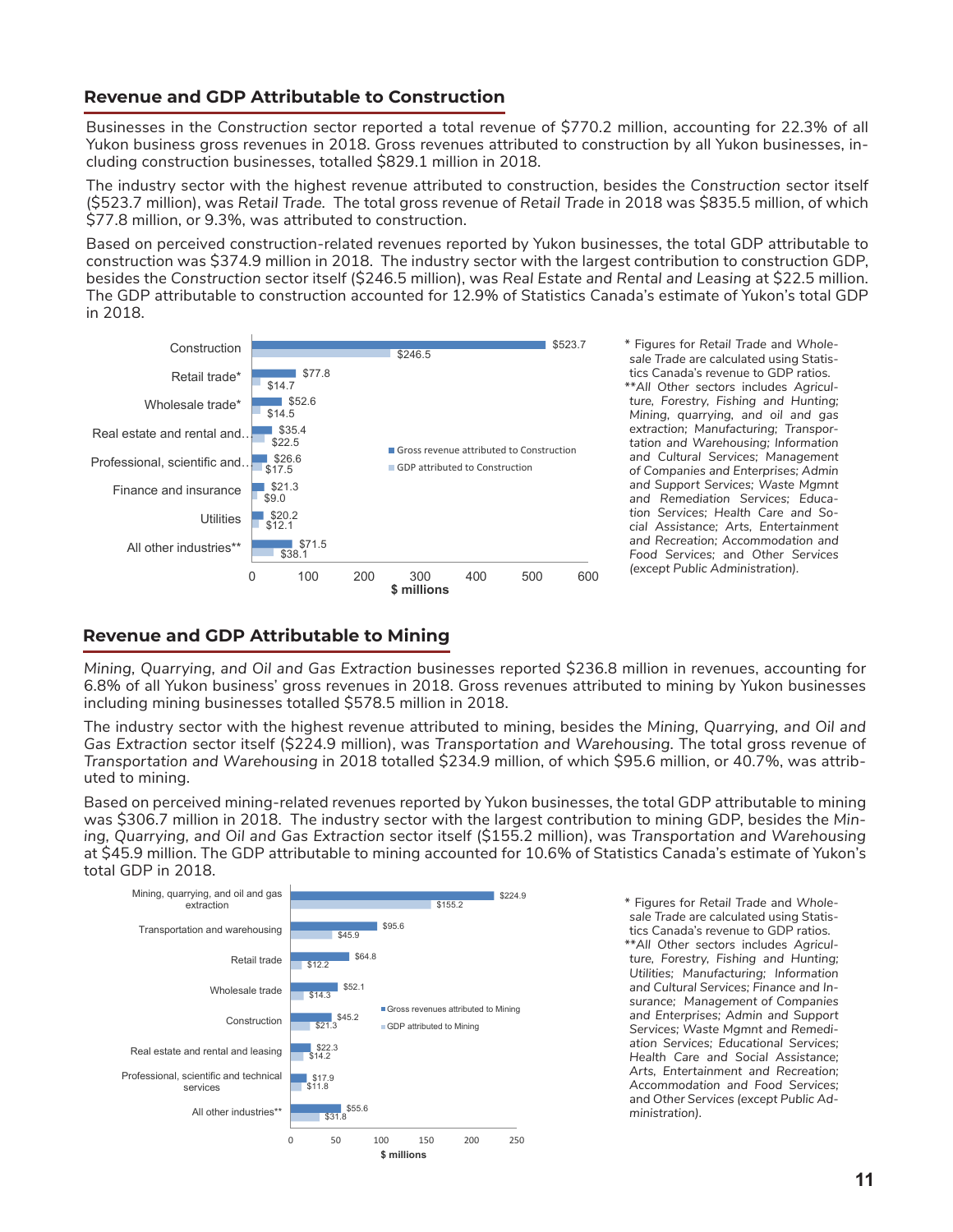## **Age of Businesses, Yukon, 2019**

Businesses were asked how long the business had been operating in Yukon. More than one in five (23.6%) businesses reported operating for more than 20 years; 2.9% did not know or refused to answer how long the business had been operating.

For **home-based** businesses, 39.7% had been in operation for more than 10 years, while 49.1% of **non-homebased businesses** had been in operation for more than 10 years.



#### **Age of Businesses by Home-Based and Non-Home-Based**

## **Seasonal Businesses, Yukon, 2019**

In 2019, 15.6% of Yukon businesses (505) reported that they were 'seasonal businesses', meaning that they only operated during a specific time of the year. The following graph indicates that the number of seasonal businesses in operation was considerably higher in summer, peaking in August-September. During the winter months, the number of seasonal businesses decreased substantially and were less than a quarter of the number in operation in summer. The industry sector with the highest number of seasonal businesses in September was the *Mining, Quarrying, and Oil and Gas Extraction* sector which had 87 businesses. In January, the majority of seasonal businesses operating were in the *Agriculture, Forestry, Fishing and Hunting* sector (e.g. trappers) which had 30 businesses.

#### **Seasonal Businesses in Operation by Month**



## **Businesses with Online Sales, Yukon, 2018**

About one in twelve businesses (8.5%), or 276 respondents reported that their businesses had derived some revenue directly or indirectly from online sales in 2018. Businesses in the *Retail Trade* sector had the highest proportion of businesses with revenue from online sales with 65 of the 260 businesses, or 25.0%, reporting online sales revenue.

## **Businesses with Websites, Yukon, 2019**

One in three (33.4%), or 1,057 businesses had websites in 2019. Of these, 429 were **home-based** businesses, while 628 were **non-home-based** businesses. Prior to 2019, the percentage of total businesses with a website has generally been increasing over time with 23.8% in 2008 to 33.4% in 2019.

#### **Businesses with Online Sales**



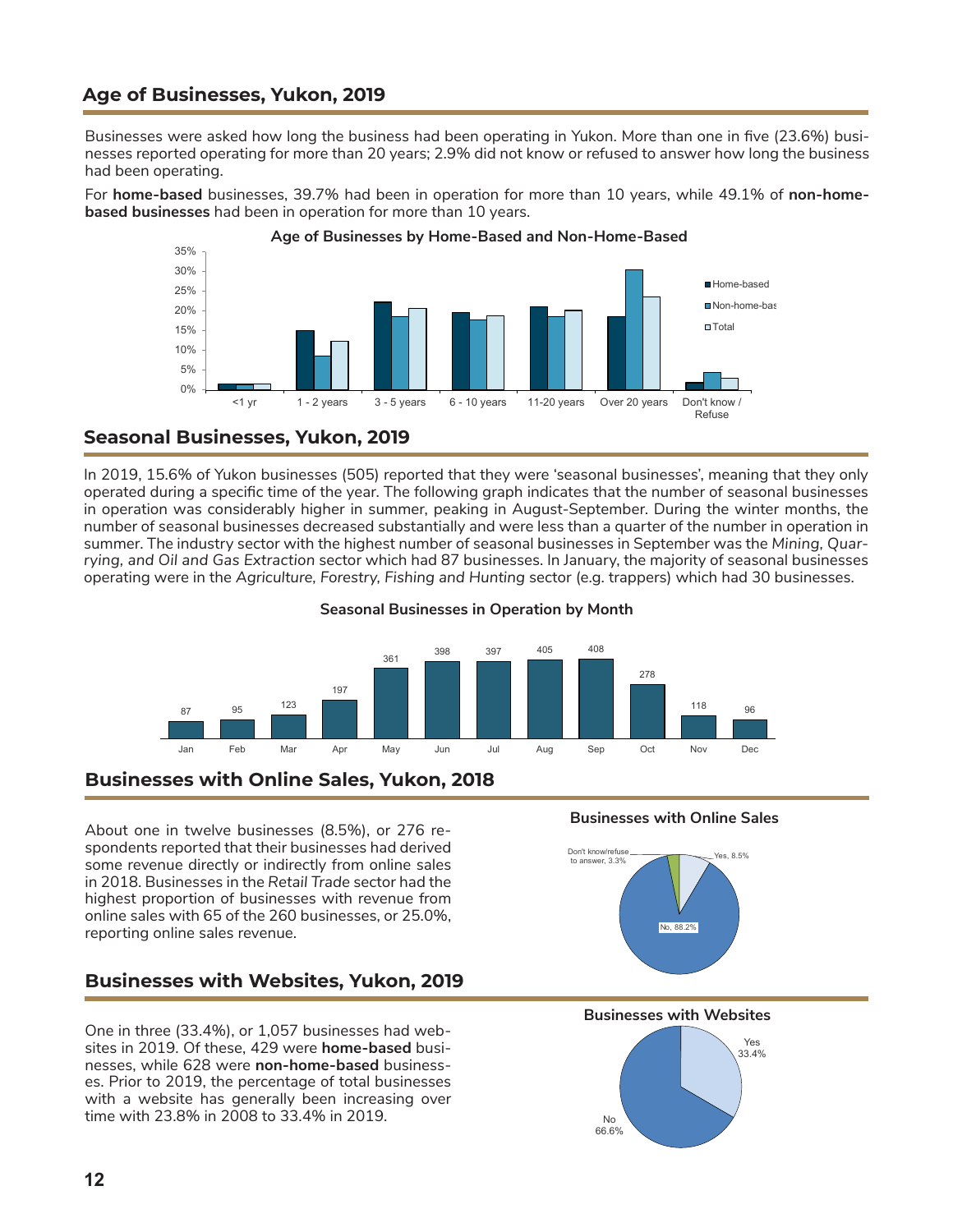## **Labour Market Demand: New Employees Hired, Yukon, 2019**

With a very low unemployment rate (3.6% according to the Labour Force Survey of Statistics Canada) in 2019 in Yukon, the issue of labour demand gained more prominence than before. In previous business surveys, all businesses were asked questions on staffing issues during the six month period prior to the survey. In the 2019 Business Survey, businesses were asked questions on staffing issues during the **previous 12 month period** in order to include all seasonal businesses. Since the labour demand issues vary widely between **home-based** and **nonhome-based** businesses, the following analysis shows labour market demand characteristics for the two types of businesses separately.

#### **Vacancies**

Of the total businesses responding to the question of job vacancies in the twelve month period prior to the survey, 760 (24.7%) said that they did have vacancies. For **home-based** businesses, 10.0% had vacancies during this period compared to 45.8% for **non-home-based** businesses.

## **New Employees Hired - Number and Origin**

Yukon businesses hired 4,501 employees in the twelve month period prior to the survey.

Of the 182 **home-based** businesses with vacancies, 154 (84.6%) were able to hire in the previous twelve months. These businesses hired a total of 453 employees; 72.7% of these **home-based** businesses hired three or less employees.

Of the 578 **non-home-based** businesses with vacancies, 505 (87.4%) were able to hire in the previous twelve months. These businesses hired a total of 4,048 employees; 52.3% of the these **non-home-based** businesses hired three or less new employees.

These new employees mainly came from within Canada: 69.7% were Yukon residents; 21.7% were hired from outside Yukon. The remaining 8.6% of new hires came from abroad. **Home-based** businesses hired a higher percentage of Yukoners (74.4%) compared to **non-home-based** businesses, where 69.2% of new hires were from Yukon.

Of all industry sectors, the *Accommodation and Food Services* sector hired the most new employees (1,219), followed by *Retail Trade* (899), and *Construction* (407). The *Finance and Insurance* sector hired the most employees per responding business at 16.7 employees per business. The *Construction* sector led the hiring in **home-based** businesses (131 employees), while *Accommodation and Food Services* hired the most employees (1,162) in the **non-home-based** business category.









*"How many new employees has this (non-homebased) business hired in the last twelve months?"*



The most common reason for hiring new employees (44.3%) was to fill vacancies created because the previous employees had left or had reduced their work hours. The next most stated reason (27.6%) was to fill seasonal positions. The third most common reason stated (26.1%) was to fill new positions created due to business growth or expansion. 'Other reasons' accounted for the remaining 2.1%.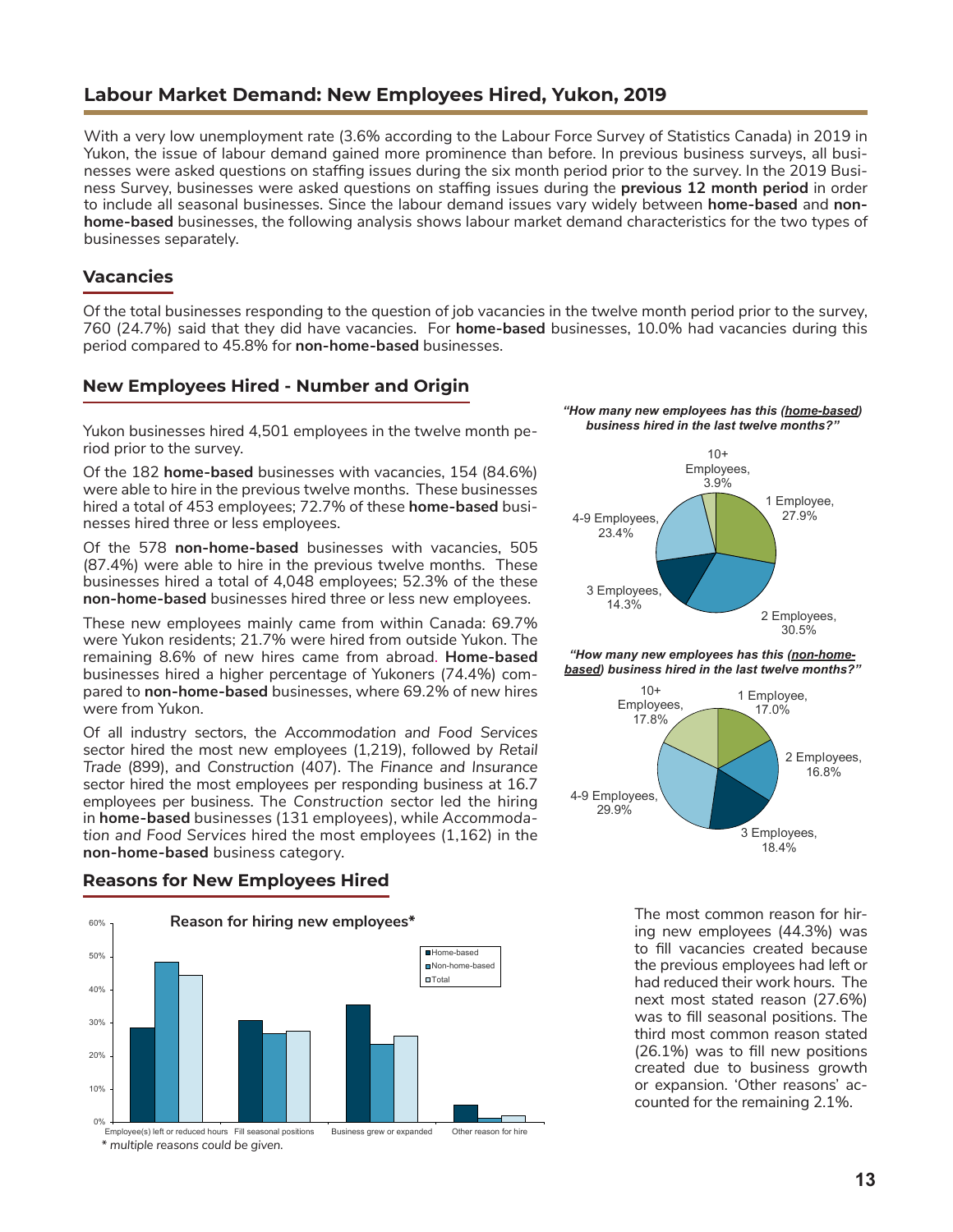## **Labour Market Demand: Difficulty Finding Staff, Yukon, 2019**

Of businesses that had vacancies in the twelve month period prior to the survey, 66.8% said they had difficulty finding staff.

Of businesses that had difficulty finding staff: 95.5% indicated difficulty recruiting from Yukon; 34.8% indicated difficulty recruiting Canadian residents from outside of Yukon; and 13.4% indicated difficulty recruiting employees from outside of Canada.



*"Difficulties recruiting people from\*…"*



## **Problems Finding Experienced/Skilled Staff**

| "Why are experienced or skilled staff hard to find?" | $#$ of | % of total          |
|------------------------------------------------------|--------|---------------------|
|                                                      |        | responses responses |
| Lack of educated or qualified workers                | 199    | 45.5%               |
| Just no response to ad                               | 50     | 11.4%               |
| Hard to compete with government (and others) wages   | 44     | 10.1%               |
| Many people unmotivated to work                      | 39     | 8.9%                |
| Housing too expensive/non-existent                   | 25     | 5.7%                |
| People not willing to move to Yukon                  | 15     | 3.4%                |
| Type of work not desireable                          | 13     | 3.0%                |
| Work location is remote                              | 10     | 2.3%                |
| Other                                                | 42     | 9.6%                |
| <b>Total responses</b>                               | 437    | 100.0%              |

Of the businesses reporting difficulties finding staff, 89.2% said it was difficult to find experienced or skilled staff. A variety of reasons were given. The top two were: (i) lack of educated/qualified workers (including tradespeople), and (ii) just simply receiving no response to the recruitment ad.

The 'Other' category included responses such as: good workers already had jobs; type of work was difficult; seasonal or parttime work; wages are low; small population; etc.

*\* multiple responses could be given.*

### **Response to Labour Market Shortage**

Recognizing the difficulties in finding and hiring new and qualified staff, businesses often tried different steps to retain their existing staff as well as attracting new qualified staff. About one in eight businesses (12.4%) reported that they had increased staff wages; 9.1% reported that owners/operators/managers had extended his or her own work hours; 4.6% responded that they had extended the hours of existing employees; while 20.3% of businesses did not take any steps.

In the 'Other' category, some of the steps taken by businesses included: providing benefits to *"Besides trying to recruit more staff, what steps has this business taken in response to labour shortages or to retain staff in the last twelve months?"*

| <b>Responses to labour shortage</b>                                | $%$ of<br><b>businesses</b> | % of total<br>responses* |
|--------------------------------------------------------------------|-----------------------------|--------------------------|
| No steps have been taken                                           | 20.3%                       | 37.5%                    |
| Raised staff wages                                                 | 12.4%                       | 23.0%                    |
| Business owner/operator/manager extended<br>his/her own work hours | 9.1%                        | 16.9%                    |
| Extended the hours of existing employees                           | 4.6%                        | 8.5%                     |
| Computerized or mechanized some operations                         | 2.3%                        | 4.2%                     |
| Reduced operating hours                                            | 2.6%                        | 4.9%                     |
| Other                                                              | 2.7%                        | 4.9%                     |

*\* multiple responses could be given.*

staff in the form of bonuses and benefits; alternative hiring plans to assist with recruitment, specifically, the hiring of temporary foreign workers; and covering relocation expenses or giving rent subsidies to employees.

#### **Use of Job Bank by Businesses**

Just over one in ten businesses (10.3%) which had vacancies in the previous 12 months, reported that they had previously used the Government of Canada Job Bank to recruit job applicants. The reasons provided by businesses for not using the Job Bank included: no need (used other resources / no employees needed); the bureaucracy made it too difficult; hired people they knew or were local; word-of-mouth advertising; didn't know about it; used social media; professionals needed or positions were too specialized; did not work out in the past; etc.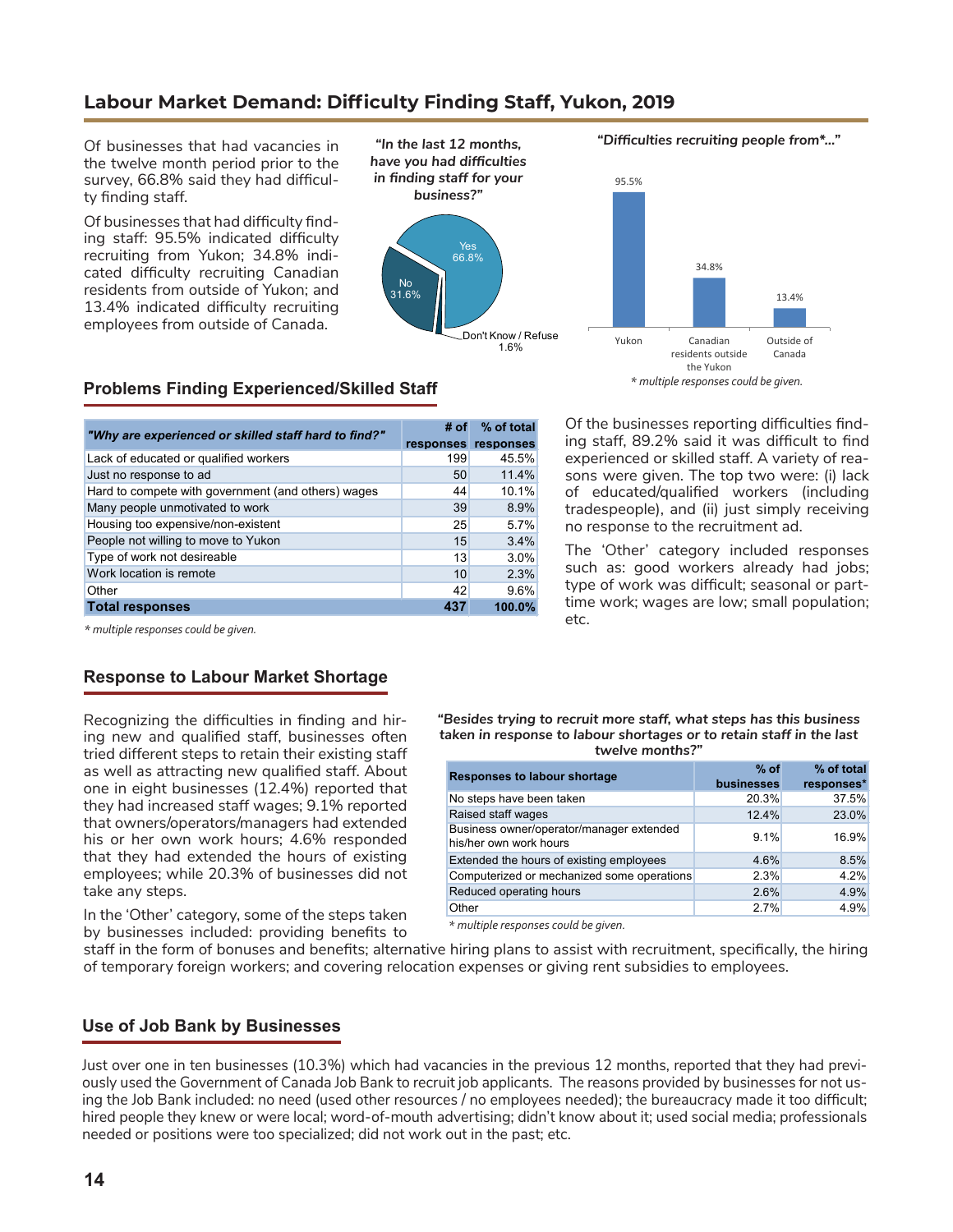## **Labour Market Demand: Current Vacancies, Yukon, 2019**

Of the 760 businesses indicating vacancies in the twelve month period prior to the survey, 306 businesses reported **current** vacancies (54 home-based and 252 nonhome-based) at the time of the survey. Most of these businesses (65.2%) needed one or two new employees.

Of those 306 businesses reporting **current** vacancies, the number of positions needed totalled 910. The largest number of vacant positions (419) were in *Sales and Service Occupations* (e.g., Sales and account representatives; Occupations in food and beverage service; Cashiers; Food counter attendants, kitchen helpers and related support occupations; Chefs and Cooks; etc.).

The occupation category for the second-highest number of vacant positions (203) was *Trades, Transport and Equipment Operators and Related Occupations* (e.g., Carpenters and cabinetmakers; Motor vehicle and transit drivers; etc*.).*



**Occupation of Current Vacancy Number of Positions Number of Positions Number of Positions Management Occupations** Specialized middle management occupations 41 Middle management occupations in retail and wholesale trade and customer services 2 Middle management occupations in trades, transportation, production and utilities **3** 3 **Business, Finance and Administration Occupations** Professional occupations in business and finance 2 and 2 and 2 and 2 and 2 and 2 and 2 and 2 and 2 and 2 and 2 and 2 and 2 and 2 and 2 and 2 and 2 and 2 and 2 and 2 and 2 and 2 and 2 and 2 and 2 and 2 and 2 and 2 and 2 and Administrative and financial supervisors and administrative occupations 13 and 2008 13 and 2008 13 and 2008 13 Finance, insurance and related business administrative occupations 14 and 14 and 14 and 14 and 14 and 14 and 14 and 14 and 14 and 14 and 14 and 14 and 14 and 14 and 14 and 14 and 14 and 14 and 14 and 14 and 15 and 16 and 1 Office support occupations 8 Distribution, tracking and scheduling co-ordination occupations 10 and 10 and 10 and 10 and 10 and 10 and 10 and 10 and 10 and 10 and 10 and 10 and 10 and 10 and 10 and 10 and 10 and 10 and 10 and 10 and 10 and 10 and 10 a **Natural and Applied Sciences and Related Occupations** Professional occupations in natural and applied sciences 14 and 200 minutes of the state of the state 14 and 2011 and 2012 14 and 2012 14 and 2012 14 and 2012 14 and 2012 14 and 2012 14 and 2012 15:00:00 16:00:00 16:00:00 Technical occupations related to natural and applied sciences 29 **Health Occupations** Professional occupations in health (except nursing) 6 Technical occupations in health 4 and  $\frac{4}{3}$ Assisting occupations in support of health services **7** and the service *7* and the service *7* and the service *7* and the service *7* and the service *7* and the service *7* and the service *7* and the service *7* and th **Occupations in Education, Law and Social, Community and Government Services** Professional occupations in law and social, community and government services 9 Paraprofessional occupations in legal, social, community and education services 54 Care providers and educational, legal and public protection support occupations 14 **Occupations in Art, Culture, Recreation and Sport** Professional occupations in art and culture 17 and 17 and 2012 17 and 2012 17 and 2012 17 and 2012 17 and 2012 17 and 2012 17 and 2012 17 and 2012 17 and 2012 17 and 2012 17 and 2012 17 and 2012 17 and 2012 17 and 2012 17 Technical occupations in art, culture, recreation, sport 7  $\overline{7}$ **Sales and Service Occupations** Retail sales supervisors and specialized sales occupations 2 Service supervisors and specialized service occupations **55** Service 3 and specialized service occupations **55** S5 Sales representatives and salespersons - wholesale and retail trade 40 and  $40$ Service representatives and other customer and personal services occupations 99 Sales support occupations 86 Service support and other service occupations, n.e.c. 137 **Trades, Transport and Equipment Operators and Related Occupations** Industrial, electrical and construction trades 64 Maintenance and equipment operation trades 53 Other installer, repairers and servicers and material handlers 15 and 15 and 15 and 15 and 15 and 15 and 15 and 15 and 15 and 15 and 15 and 15 and 15 and 15 and 15 and 15 and 15 and 16 and 16 and 16 and 16 and 16 and 16 an Transport and heavy equipment operation and related maintenance occupations 53 Trades helpers, construction labourers and related occupations 18 **Natural Resources, Agriculture and Related Production Occupations** Workers in natural resources, agriculture and related production 3 3 Harvesting, landscaping and natural resources labourers 4 **Occupations in Manufacturing and Utilities** Processing, manufacturing and utilities supervisors and central control operations 4 Processing and manufacturing machine operators and related production workers 2 Assemblers in manufacturing 2 Labourers in processing, manufacturing and utilities 19 and 19 and 19 and 19 and 19 and 19 and 19 and 19 and 19 and 19 and 19 and 19 and 19 and 19 and 19 and 19 and 19 and 19 and 19 and 19 and 19 and 19 and 19 and 19 and 1 **Total Current Vacancies 908**

*n.e.c. = not elsewhere classified*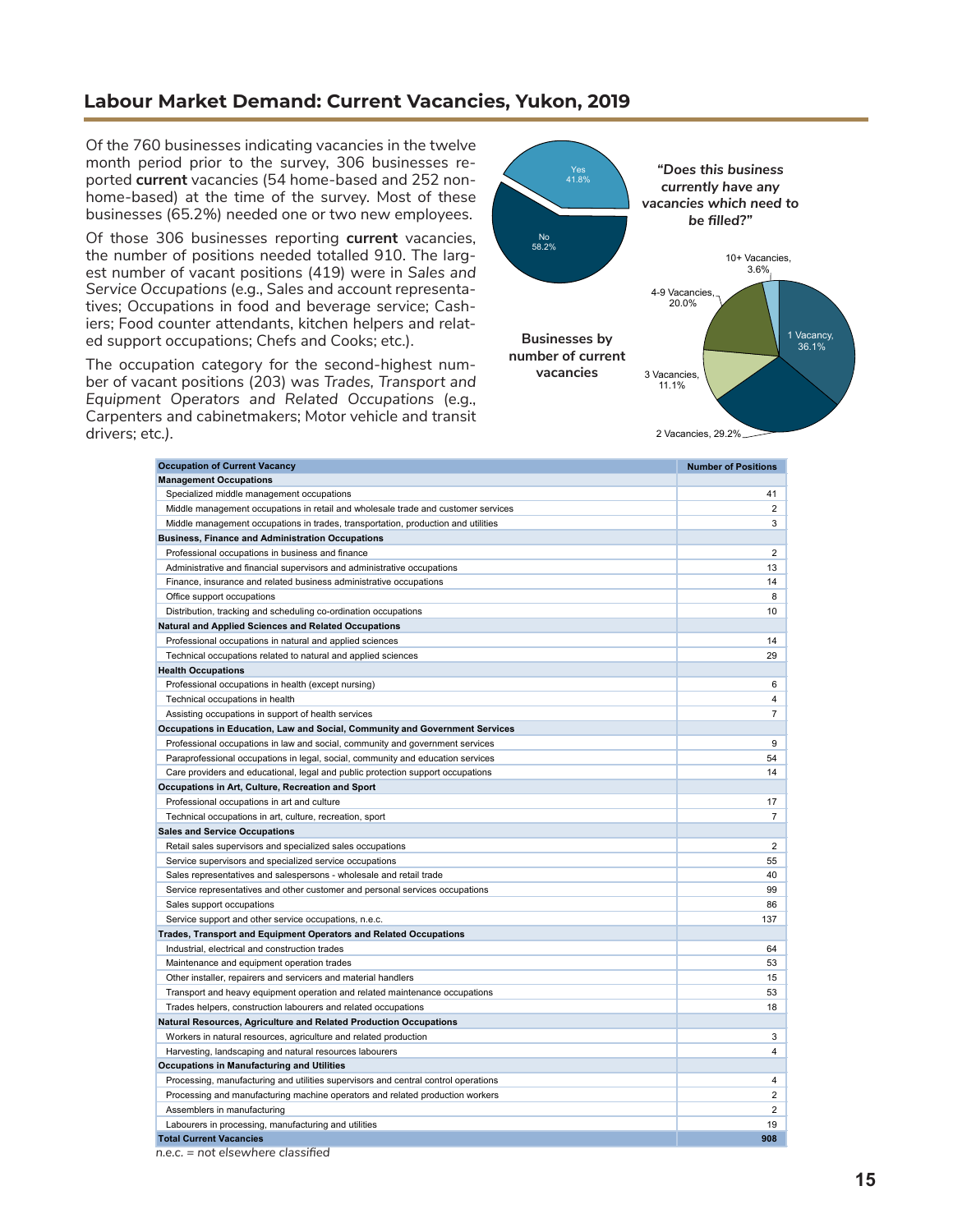## **Labour Market Demand: Current Vacant Positions by Industry Sector, Yukon, 2019**



## **Future Business Expectations: Hiring of Additional Employees, Yukon, 2020 and 2021**

Businesses were asked whether they expected to hire any additional employees in 2020 and/or 2021. Overall, 17.3% of businesses expected to hire at least one additional employee over the following 2 years. The *Wholesale Trade* sector had the highest proportion of businesses with 40.0% of businesses expecting to hire. The secondhighest proportion was the *Accommodation and Food Services* sector at 32.2%. Businesses reporting the lowest expectation to hire were in the *Educational Services* sector (4.5% of businesses).

| Do you expect to hire any additional<br>employees in 2020 and 2021? | Yes, in both<br>2020 and 2021 | <b>Yes, in 2020</b><br>only | Yes, in<br><b>2021 only</b> |       | No Don't know  | <b>Refuse</b> | <b>All</b> | % of businesses<br>expecting to hire in<br>2020 and/or 2021 |
|---------------------------------------------------------------------|-------------------------------|-----------------------------|-----------------------------|-------|----------------|---------------|------------|-------------------------------------------------------------|
| Agriculture, Forestry, Fishing & Hunting                            | 15                            |                             |                             | 67    | 12             | 12            | 107        | 15.9%                                                       |
| Mining, Quarrying, and Oil & Gas Extraction                         | 19                            | 6                           | $\overline{4}$              | 75    | 25             | 13            | 142        | 20.4%                                                       |
| Utilities; Manufacturing                                            | 18                            | 3                           | $\Omega$                    | 45    | 15             |               | 84         | 25.0%                                                       |
| Construction                                                        | 72                            | 24                          | 8                           | 253   | 86             | 59            | 502        | 20.7%                                                       |
| <b>Wholesale Trade</b>                                              | 12                            | 8                           | 0                           | 18    | 6              | 6             | 50         | 40.0%                                                       |
| <b>Retail Trade</b>                                                 | 45                            | 9                           |                             | 129   | 37             | 35            | 256        | 21.5%                                                       |
| Transportation & Warehousing                                        | 19                            |                             | 2                           | 56    | 24             | 14            | 120        | 20.8%                                                       |
| Information & Cultural Industries                                   | 3                             | $\overline{2}$              | 0                           | 40    | $\overline{4}$ | 8             | 58         | 8.6%                                                        |
| Finance & Insurance                                                 | 5                             | 5 <sup>1</sup>              | $\Omega$                    | 38    | 8              | 6             | 62         | 16.1%                                                       |
| <b>Real Estate</b>                                                  | 10                            | 3                           | $\Omega$                    | 154   | 6              | 29            | 201        | 6.5%                                                        |
| Rental & Leasing                                                    |                               | $\overline{2}$              | $\Omega$                    | 20    | 5              | 9             | 43         | 20.9%                                                       |
| Professional, Scientific & Technical Services                       | 46                            | 17                          | $\overline{3}$              | 342   | 52             | 52            | 511        | 12.9%                                                       |
| Management of Companies & Enterprises;<br>Admin & Support Services  | 27                            | 5                           | $\Omega$                    | 156   | 32             | 28            | 248        | 12.9%                                                       |
| Waste Management & Environmental<br><b>Remediation Services</b>     | 3                             | $\Omega$                    |                             | 11    | 3              | $\Omega$      | 18         | 22.2%                                                       |
| <b>Educational Services</b>                                         | 3                             | $\Omega$                    | $\Omega$                    | 55    | 6              |               | 67         | 4.5%                                                        |
| <b>Health Care &amp; Social Assistance</b>                          | 15                            | 8                           | $\overline{2}$              | 127   | 19             | 23            | 194        | 12.9%                                                       |
| Arts. Entertainment & Recreation                                    | 8                             |                             | 0                           | 59    | 6              | 9             | 88         | 14.8%                                                       |
| Accommodation & Food Services                                       | 64                            | 11                          | $\overline{2}$              | 107   | 30             | 25            | 239        | 32.2%                                                       |
| Other Services (except Public Administration)                       | 19                            |                             | 2                           | 153   | 23             | 12            | 214        | 12.1%                                                       |
| <b>Total</b>                                                        | 410                           | 118                         | 26                          | 1.905 | 398            | 346           | 3,202      | 17.3%                                                       |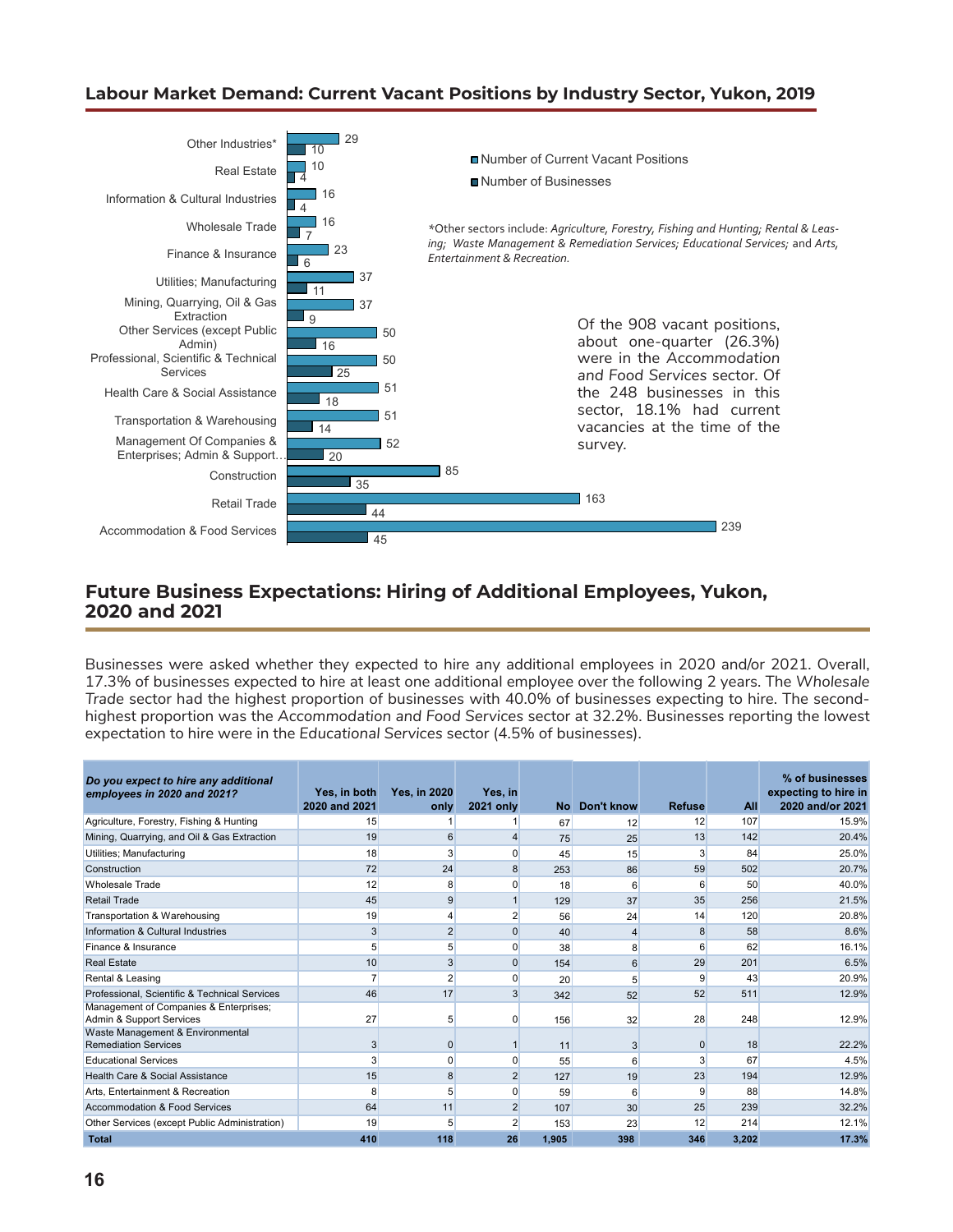## **Future Business Expectations: Hiring of Additional Employees, Yukon, 2020 and 2021, cont'd**

|                                                                 | <b>Full-time</b> |      | <b>Part-time</b> |      |              |
|-----------------------------------------------------------------|------------------|------|------------------|------|--------------|
| "How many additional full-time and part-time employees do       |                  |      |                  |      |              |
| you expect to hire in 2020 2021?"                               | 2020             | 2021 | 2020             | 2021 | <b>Total</b> |
| Agriculture, Forestry, Fishing & Hunting                        | 25               | 6    | 10 <sup>1</sup>  |      | 48           |
| Mining, Quarrying, and Oil & Gas Extraction                     | 78               | 48   | 23               | 11   | 160          |
| Utilities; Manufacturing                                        | 26               | 23   | 19               | 14   | 82           |
| Construction                                                    | 202              | 126  | 65               | 28   | 421          |
| <b>Wholesale Trade</b>                                          | 25               | 8    |                  |      | 36           |
| <b>Retail Trade</b>                                             | 91               | 60   | 106              | 92   | 349          |
| Transportation & Warehousing                                    | 45               | 39   | 16               | 14   | 114          |
| Information & Cultural Industries                               | 3                |      | 19               | 17   | 41           |
| Finance & Insurance                                             | 14               |      |                  |      | 22           |
| <b>Real Estate</b>                                              | 16               |      |                  | 0    | 26           |
| Rental & Leasing                                                | 26               | 24   | 12               | 5    | 67           |
| Professional, Scientific & Technical Services                   | 76               | 37   | 25               | 25   | 163          |
| Management of Companies & Enterprises; Admin & Support Services | 71               | 18   | 17               | 15   | 121          |
| Waste Management & Environmental Remediation Services           |                  |      |                  |      |              |
| <b>Educational Services</b>                                     | 8                | 8    |                  | 8    | 31           |
| Health Care & Social Assistance                                 | 45               | 14   | 14               | 9    | 82           |
| Arts, Entertainment & Recreation                                | 17               |      | 11               |      | 39           |
| <b>Accommodation &amp; Food Services</b>                        | 246              | 234  | 154              | 141  | 775          |
| Other Services (except Public Administration)                   | 35               | 16   | 13               |      | 71           |
| <b>Total</b>                                                    | 1,051            | 673  | 526              | 407  | 2,657        |

## **Future Business Expectations: Revenue Growth, Yukon, 2019 and 2020**

#### **2019**

The Business Survey was conducted in the summer of 2019 and all businesses were asked whether they expected their gross revenue to grow in 2019. Just less than half (47.1%) of all businesses stated they expected their revenues to stay about the same as in 2018; 26.5% expected a revenue growth; 18.0% expected a revenue decline; and 8.5% did not know or refused to answer. For those businesses expecting revenue growth in 2019, the median growth expectation was 15%, and for those businesses expecting declining revenues, the median decline was 50%.

#### **2020**

Businesses were asked what the expected growth in gross revenues would be in 2020 compared to 2018. Many respondents could not predict their revenue growth in 2020, with 27.4% who did not know or refused to answer. Of businesses that were able to predict growth, 38.9% expected their revenues to remain the same as in 2018; and 24.3% expected revenue growth in 2020 with an expected median growth rate of 10%. For businesses expecting a decline in revenues for 2020 (9.4% of businesses), the expected median decline was 50%.

| "How much do you expect your gross revenues<br>to change in 2019 2020?" | <b>Expect growth</b> |       | <b>Stay the same</b> |       | <b>Expect decline</b> |       | Don't know or<br>refuse |       |  |
|-------------------------------------------------------------------------|----------------------|-------|----------------------|-------|-----------------------|-------|-------------------------|-------|--|
|                                                                         | 2019                 | 2020  | 2019                 | 2020  | 2019                  | 2020  | 2019                    | 2020  |  |
| Agriculture, Forestry, Fishing & Hunting                                | 22.2%                | 22.4% | 59.6%                | 46.9% | 6.1%                  | 7.1%  | 12.1%                   | 23.5% |  |
| Mining, Quarrying, and Oil & Gas Extraction                             | 19.0%                | 23.4% | 41.6%                | 32.8% | 27.0%                 | 5.1%  | 12.4%                   | 38.7% |  |
| Utilities; Manufacturing                                                | 32.9%                | 31.7% | 35.4%                | 30.5% | 20.7%                 | 8.5%  | 11.0%                   | 29.3% |  |
| Construction                                                            | 26.5%                | 25.3% | 43.0%                | 34.2% | 22.4%                 | 10.4% | 8.1%                    | 30.1% |  |
| <b>Wholesale Trade</b>                                                  | 52.2%                | 37.0% | 26.1%                | 19.6% | 4.3%                  | 2.2%  | 17.4%                   | 41.3% |  |
| <b>Retail Trade</b>                                                     | 33.8%                | 32.5% | 45.1%                | 35.0% | 10.5%                 | 5.9%  | 10.5%                   | 26.6% |  |
| Transportation & Warehousing                                            | 26.3%                | 33.3% | 48.2%                | 37.7% | 21.1%                 | 5.3%  | 4.4%                    | 23.7% |  |
| Information & Cultural Industries                                       | 29.1%                | 33.9% | 49.1%                | 23.2% | 10.9%                 | 10.7% | 10.9%                   | 32.1% |  |
| Finance & Insurance                                                     | 44.3%                | 32.8% | 27.9%                | 19.7% | 9.8%                  | 9.8%  | 18.0%                   | 37.7% |  |
| <b>Real Estate</b>                                                      | 23.8%                | 19.5% | 64.4%                | 56.6% | 10.0%                 | 10.1% | 1.9%                    | 13.8% |  |
| Rental & Leasing                                                        | 25.0%                | 22.0% | 35.0%                | 41.5% | 25.0%                 | 7.3%  | 15.0%                   | 29.3% |  |
| Professional, Scientific & Technical Services                           | 25.3%                | 23.4% | 49.3%                | 40.9% | 19.2%                 | 13.3% | 6.3%                    | 22.4% |  |
| Management of Companies & Enterprises; Administrative                   |                      |       |                      |       |                       |       |                         |       |  |
| & Support Services                                                      | 23.1%                | 16.0% | 47.5%                | 46.6% | 20.6%                 | 6.7%  | 8.8%                    | 30.7% |  |
| Waste Management & Remediation Services                                 | 11.1%                | 11.1% | 38.9%                | 44.4% | 22.2%                 | 16.7% | 27.8%                   | 27.8% |  |
| <b>Educational Services</b>                                             | 21.3%                | 21.3% | 49.2%                | 44.3% | 27.9%                 | 13.1% | 1.6%                    | 21.3% |  |
| Health Care & Social Assistance                                         | 20.2%                | 20.0% | 55.6%                | 45.6% | 18.0%                 | 11.7% | 6.2%                    | 22.8% |  |
| Arts, Entertainment & Recreation                                        | 23.5%                | 25.9% | 51.8%                | 37.6% | 21.2%                 | 10.6% | 3.5%                    | 25.9% |  |
| Accommodation & Food Services                                           | 31.1%                | 27.7% | 40.9%                | 34.0% | 16.2%                 | 6.8%  | 11.9%                   | 31.5% |  |
| Other Services (except Public Administration)                           | 24.6%                | 16.4% | 52.7%                | 43.5% | 15.9%                 | 9.7%  | 6.8%                    | 30.4% |  |
| <b>All Industries</b>                                                   | 26.5%                | 24.3% | 47.1%                | 38.9% | 18.0%                 | 9.4%  | 8.5%                    | 27.4% |  |

\*Reminder that this survey was conducted in the summer of 2019 before any of the impacts of the COVID-19 pandemic were known.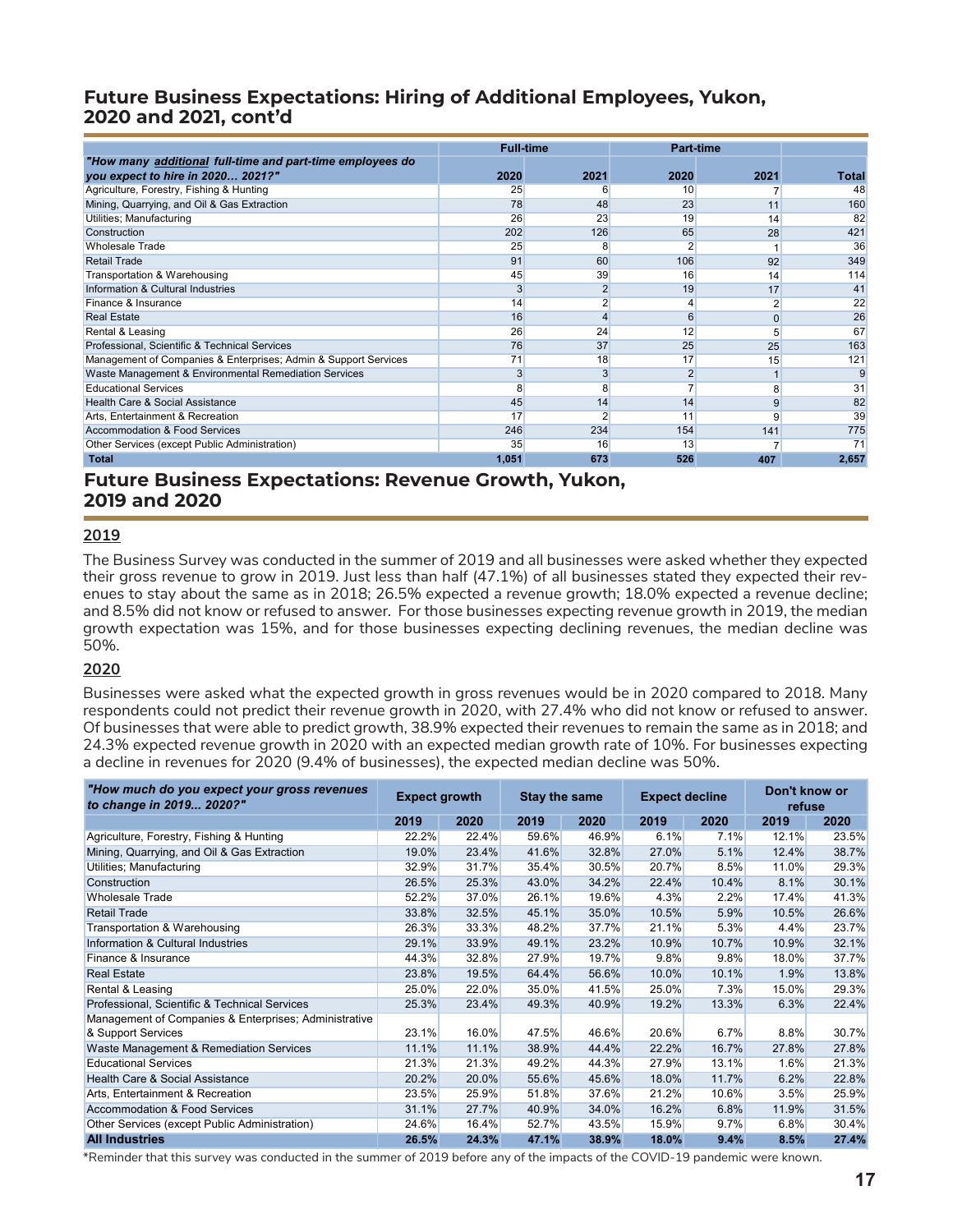## **Future Business Expectations: Factors that Could Limit Growth, Yukon, 2020 and 2021**

All business owners were asked *"In your opinion, what could limit the growth of your business in the next two years?".* Respondents were given 11 options (multiple responses were accepted) as well as an opportunity to specify any 'Other' growth-limiting factors.

There were 334 businesses, that felt *nothing* could limit the growth of their business in the next two years; 218 businesses did not know or refused to answer. There were 297 'Other factors' that could limit growth were cited by businesses. (Those factors are displayed in table below the graph).

**Percentage of businesses reporting growth-limiting factors\***



# **Other Factors that Could Limit Growth**

| <b>Downturn in Economy</b>                             | Number of comments* | % of all comments |
|--------------------------------------------------------|---------------------|-------------------|
| Downturn in economy                                    | 815                 | 100.0%            |
| downturn in general                                    | 439                 | 53.9%             |
| downturn in mining                                     | 164                 | 20.1%             |
| downturn in tourism                                    | 98                  | 12.0%             |
| downturn in construction                               | 101                 | 12.4%             |
| <b>Other Specified Factors that Could Limit Growth</b> |                     |                   |
| Climate change/forest fires etc.                       | 51                  | 17.2%             |
| Owner's health issues or retirement                    | 26                  | 8.8%              |
| Lack of affordable commercial space                    | 20                  | 6.7%              |
| Access to capital                                      | 18                  | 6.1%              |
| Lack of available land                                 | 17                  | 5.7%              |
| Decline or increase of Canadian dollar                 | 11                  | 3.7%              |
| Carbon and other taxes                                 | 11                  | 3.7%              |
| Closing business down                                  | 11                  | 3.7%              |
| Lack of govt contracts                                 | 9                   | 3.0%              |
| A major world event (war, etc.)                        | 9                   | 3.0%              |
| Transportation                                         | 4                   | 1.3%              |
| Change in government                                   | $\overline{2}$      | 0.7%              |
| Other                                                  | 108                 | 36.4%             |
| <b>Total "Other" factors</b>                           | 297                 | 100.0%            |

Respondents who stated that a downturn in the economy could limit growth in their business over the next 2 years, were then asked to specify a downturn in which sector of the economy could limit the growth. Most of these respondents reported a downturn in general could limit the growth (53.9%), a further 20.1% stated a downturn in mining could limit their businesses' growth.

*\*multiple responses could be given .*

Businesses were asked to specify what factors (other than those listed above) could limit future growth of their businesses in the next two years. The most common response, 51 or 17.2% of comments, was business growth being impacted by climate change, weather events, forest fires, etc.

The second most common comment was growth could be limited by the owner's health or retirement with 26, or 8.8% of comments.

Other comments included factors such as: *equipment failure; gas sales decline if everyone gets electric cars; hard*  to find child care; decline in Yukon's population; sales decline due to proximity to homeless shelter; condition of *highways; anti-development groups; running out of gold on my claim; seasonality of work; etc.*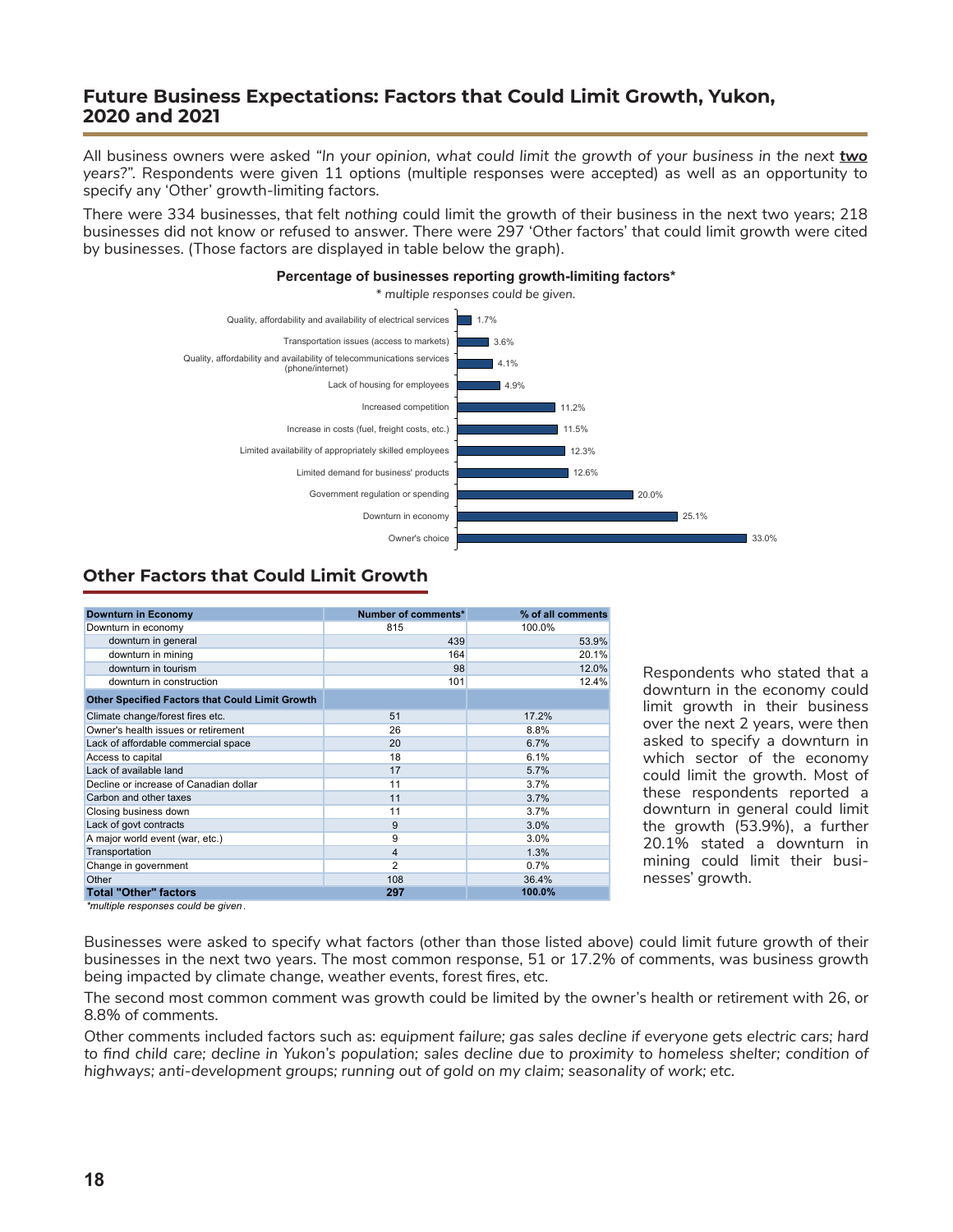## **Historical Tables of Yukon Business Surveys**

*The Yukon Business Survey has been conducted periodically since 1993. The following tables present data on a number of questions which have remained consistent between the surveys since 2007. However, caution should be exercised in comparing the data between survey years due to the following factors: variability in coverage and response rates; slight changes to questions and questionnaire design; minor changes in data collection procedures; and the time of year the survey was conducted. The estimation method was updated in 2017 by introducing adjustments to account for non-response.*

#### **Businesses by Industry Sector**

| <b>Industry Sector</b>                                                      |       | 2008                    |      | 2009                    |      | 2010                            |      | 2013                    |      | 2015                      |      | 2017                    |      | 2019                    |
|-----------------------------------------------------------------------------|-------|-------------------------|------|-------------------------|------|---------------------------------|------|-------------------------|------|---------------------------|------|-------------------------|------|-------------------------|
|                                                                             | # of  | $%$ of<br>bus. all bus. | # of | $%$ of<br>bus. all bus. | # of | $%$ of<br>bus. all bus.         | # of | $%$ of<br>bus. all bus. | # of | $%$ of<br>bus. all bus.   | # of | $%$ of<br>bus. all bus. | # of | $%$ of<br>bus. all bus. |
| Agriculture, Forestry, Fishing & Hunting                                    | 152   | 5.1%                    | 158  | 5.2%                    | 130  | 4.3%                            | 176  | 5.0%                    | 205  | 6.0%                      | 104  | 3.3%                    | 107  | 3.3%                    |
| Mining, Quarrying, and Oil & Gas<br>Extraction                              | 146   | 4.9%                    | 168  | 5.6%                    | 172  | 5.6%                            | 198  | 5.6%                    | 200  | 5.9%                      | 194  | 6.1%                    | 143  | 4.4%                    |
| Utilities; Manufacturing                                                    | 138   | 4.7%                    | 144  | 4.8%                    | 128  | 4.2%                            | 129  | 3.7%                    | 103  | 3.0%                      | 88   | 2.8%                    | 85   | 2.6%                    |
| Construction                                                                | 391   | 13.2%                   | 380  | 12.6%                   | 454  | 14.9%                           | 596  | 16.9%                   | 548  | 16.0%                     | 506  | 15.8%                   | 508  | 15.7%                   |
| <b>Wholesale Trade</b>                                                      | 58    | 2.0%                    | 74   | 2.5%                    | 71   | 2.3%                            | 73   | 2.1%                    | 54   | 1.6%                      | 44   | 1.4%                    | 50   | 1.5%                    |
| <b>Retail Trade</b>                                                         | 297   | 10.0%                   | 300  | 9.9%                    | 273  | 9.0%                            | 274  | 7.8%                    | 256  | 7.5%                      | 253  | 7.9%                    | 260  | 8.0%                    |
| Transportation & Warehousing                                                | 129   | 4.4%                    | 139  | 4.6%                    | 145  | 4.8%                            | 161  | 4.6%                    | 164  | 4.8%                      | 114  | 3.6%                    | 123  | 3.8%                    |
| Information & Cultural Industries                                           | 48    | 1.6%                    | 47   | 1.6%                    | 51   | 1.7%                            | 53   | 1.5%                    | 55   | 1.6%                      | 58   | 1.8%                    | 59   | 1.8%                    |
| Finance & Insurance                                                         | 43    | 1.5%                    | 35   | 1.2%                    | 36   | 1.2%                            | 38   | 1.1%                    | 46   | 1.3%                      | 54   | 1.7%                    | 67   | 2.1%                    |
| <b>Real Estate</b>                                                          | 101   | 3.4%                    | 107  | 3.5%                    | 106  | 3.5%                            | 122  | 3.5%                    | 185  | 5.4%                      | 193  | 6.0%                    | 202  | 6.2%                    |
| Rental & Leasing                                                            | 31    | 1.0%                    | 34   | 1.1%                    | 37   | 1.2%                            | 37   | 1.0%                    | 41   | 1.2%                      | 41   | 1.3%                    | 42   | 1.3%                    |
| Professional, Scientific & Technical<br><b>Services</b>                     | 445   | 15.0%                   | 462  | 15.3%                   | 501  | 16.4%                           | 599  | 17.0%                   | 543  | 15.9%                     | 505  | 15.8%                   | 515  | 15.9%                   |
| Management of Companies & Enterprises;<br>Administrative & Support Services | 193   | 6.5%                    | 201  | 6.7%                    | 214  | 7.0%                            | 264  | 7.5%                    | 241  | 7.1%                      | 247  | 7.7%                    | 250  | 7.7%                    |
| Waste Management & Remediation<br>Services                                  | 17    | 0.6%                    | 16   | 0.5%                    | 21   | 0.7%                            | 26   | 0.7%                    | 21   | 0.6%                      | 12   | 0.4%                    | 18   | 0.6%                    |
| <b>Educational Services</b>                                                 | 55    | 1.9%                    | 65   | 2.2%                    | 53   | 1.7%                            | 75   | 2.1%                    | 58   | 1.7%                      | 62   | 1.9%                    | 67   | 2.1%                    |
| Health Care & Social Assistance                                             | 151   | 5.1%                    | 154  | 5.1%                    | 152  | 5.0%                            | 180  | 5.1%                    | 177  | 5.2%                      | 188  | 5.9%                    | 196  | 6.0%                    |
| Arts, Entertainment & Recreation                                            | 164   | 5.5%                    | 163  | 5.4%                    | 132  | 4.3%                            | 114  | 3.2%                    | 83   | 2.4%                      | 86   | 2.7%                    | 88   | 2.7%                    |
| Accommodation & Food Services                                               | 222   | 7.5%                    | 219  | 7.3%                    | 216  | 7.1%                            | 227  | 6.4%                    | 240  | 7.0%                      | 236  | 7.4%                    | 248  | 7.6%                    |
| Other Services (except Public Admin)                                        | 179   | 6.0%                    | 151  | 5.0%                    | 154  | 5.1%                            | 185  | 5.2%                    | 195  | 5.7%                      | 214  | 6.7%                    | 216  | 6.7%                    |
| <b>All Industries</b>                                                       | 2.960 | $100.0\%$               |      |                         |      | 3,017 100.0% 3,046 100.0% 3,527 |      |                         |      | 100.0% 3,415 100.0% 3,199 |      | 100.0% 3.245            |      | 100.0%                  |

### **Home-based and Non-home-based Businesses by Industry Sector**

|                                                                             |                |                |       | Home-based |       |       |       |                      |       |              | Non-home-based |       |                |       |
|-----------------------------------------------------------------------------|----------------|----------------|-------|------------|-------|-------|-------|----------------------|-------|--------------|----------------|-------|----------------|-------|
| <b>Industry Sector</b>                                                      | 2008           | 2009           | 2010  | 2013       | 2015  | 2017  | 2019  | 2008                 | 2009  | 2010         | 2013           | 2015  | 2017           | 2019  |
|                                                                             |                |                |       |            |       |       |       | number of businesses |       |              |                |       |                |       |
| Agriculture, Forestry, Fishing & Hunting                                    | 136            | 144            | 120   | 161        | 191   | 90    | 84    | 15                   | 14    | 10           | 15             | 14    | 14             | 23    |
| Mining, Quarrying, and Oil & Gas<br>Extraction                              | 73             | 86             | 105   | 99         | 87    | 114   | 81    | 72                   | 80    | 66           | 99             | 113   | 80             | 62    |
| Utilities; Manufacturing                                                    | 86             | 97             | 75    | 69         | 52    | 46    | 43    | 52                   | 47    | 53           | 60             | 51    | 41             | 42    |
| Construction                                                                | 308            | 290            | 341   | 439        | 394   | 392   | 372   | 83                   | 90    | 113          | 157            | 154   | 114            | 136   |
| <b>Wholesale Trade</b>                                                      | 22             | 30             | 24    | 23         | 13    | 10    | 12    | 36                   | 44    | 47           | 50             | 41    | 34             | 38    |
| <b>Retail Trade</b>                                                         | 70             | 94             | 77    | 82         | 83    | 79    | 75    | 227                  | 206   | 196          | 192            | 173   | 174            | 185   |
| Transportation & Warehousing                                                | 56             | 74             | 75    | 82         | 75    | 52    | 61    | 73                   | 65    | 70           | 79             | 89    | 63             | 62    |
| Information & Cultural Industries                                           | 26             | 29             | 32    | 35         | 30    | 41    | 41    | 22                   | 18    | 19           | 18             | 25    | 17             | 17    |
| Finance & Insurance                                                         |                | 8              | 5     |            | 10    | 16    | 20    | 36                   | 27    | 31           | 31             | 36    | 38             | 47    |
| <b>Real Estate</b>                                                          | 43             | 41             | 44    | 61         | 83    | 118   | 131   | 58                   | 63    | 62           | 61             | 102   | 75             | 71    |
| Rental & Leasing                                                            | 11             | 16             | 15    | 18         | 15    | 18    | 12    | 20                   | 18    | 22           | 19             | 26    | 23             | 31    |
| Professional, Scientific & Technical<br>Services                            | 337            | 347            | 343   | 416        | 350   | 383   | 384   | 106                  | 115   | 158          | 183            | 193   | 122            | 131   |
| Management of Companies & Enterprises;<br>Administrative & Support Services | 142            | 142            | 143   | 171        | 150   | 189   | 183   | 51                   | 59    | 71           | 93             | 91    | 58             | 67    |
| Waste Management & Remediation<br>Services                                  | $\overline{7}$ | $\overline{7}$ | 13    | 14         | 8     | 6     | 12    | 10                   | 9     | $\mathsf{B}$ | 12             | 13    | $\overline{7}$ | 6     |
| <b>Educational Services</b>                                                 | 46             | 56             | 43    | 62         | 48    | 46    | 49    | 8                    | 9     | 10           | 13             | 10    | 15             | 17    |
| Health Care & Social Assistance                                             | 77             | 80             | 75    | 81         | 64    | 69    | 79    | 74                   | 74    | 77           | 99             | 113   | 119            | 117   |
| Arts. Entertainment & Recreation                                            | 134            | 140            | 106   | 85         | 69    | 69    | 63    | 30                   | 23    | 26           | 29             | 14    | 17             | 26    |
| <b>Accommodation &amp; Food Services</b>                                    | 78             | 86             | 86    | 86         | 94    | 93    | 84    | 144                  | 132   | 130          | 141            | 146   | 143            | 165   |
| Other Services (except Public Admin)                                        | 81             | 71             | 83    | 87         | 101   | 112   | 113   | 98                   | 80    | 71           | 98             | 94    | 102            | 104   |
| <b>All Industries</b>                                                       | 1.740          | 1.838          | 1.805 | 2.078      | 1.917 | 1.943 | 1.900 | 1.215                | 1.173 | 1,240        | 1.449          | 1,498 | 1.256          | 1,345 |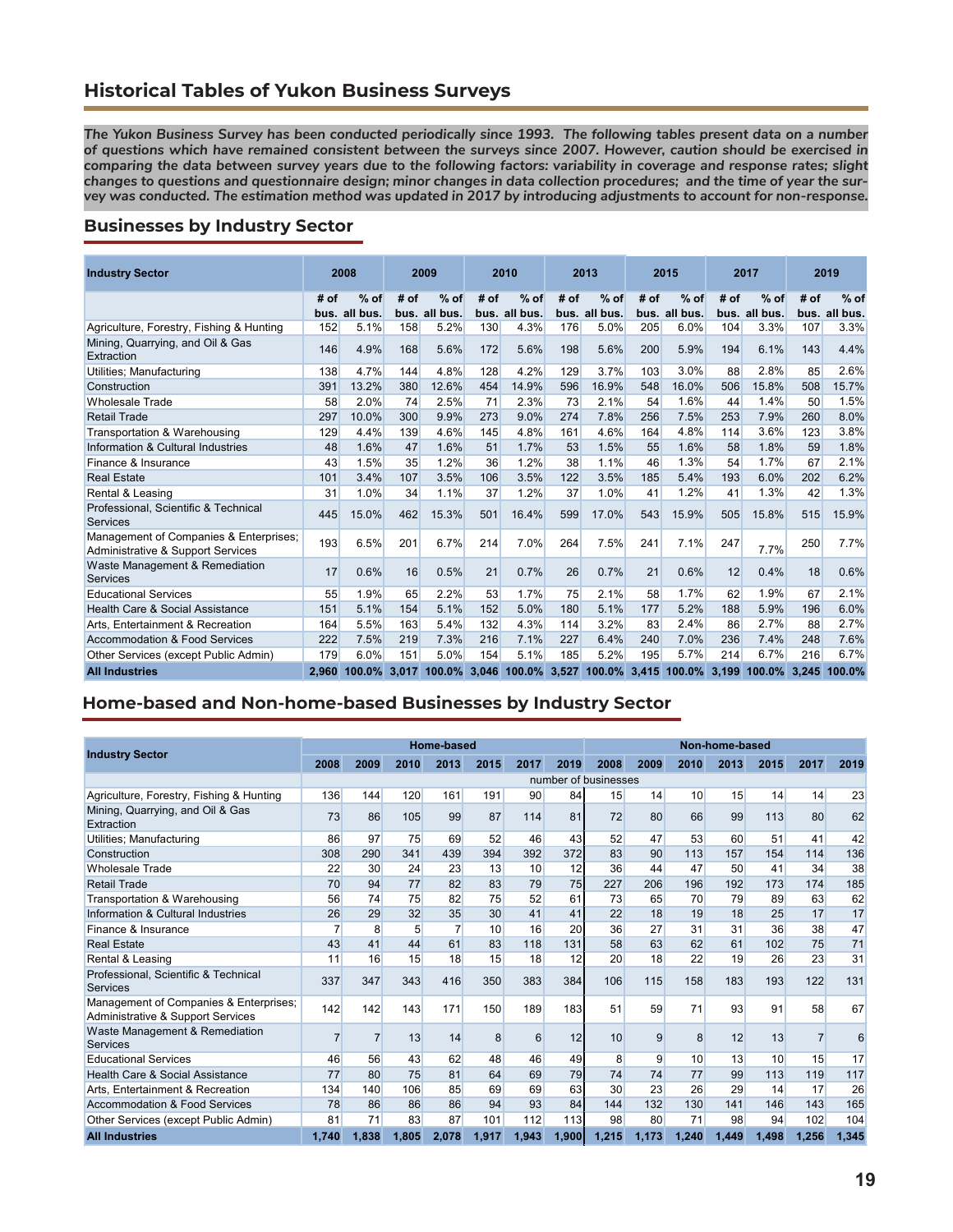## **Workers\* by Industry† Sector**

| <b>Industry Sector</b>                                                      |       |                                                  |       | <b>Total workers*</b>       |       |       |       |       |       |             | <b>Full-time employees</b>                |       |                |       |
|-----------------------------------------------------------------------------|-------|--------------------------------------------------|-------|-----------------------------|-------|-------|-------|-------|-------|-------------|-------------------------------------------|-------|----------------|-------|
|                                                                             | 2008  | 2009                                             | 2010  | 2013                        | 2015  | 2017  | 2019  | 2008  | 2009  | 2010        | 2013                                      | 2015  | 2017           | 2019  |
|                                                                             |       |                                                  |       | % of employment by industry |       |       |       |       |       |             | % of full-time employees**                |       |                |       |
| Agriculture, Forestry, Fishing & Hunting                                    | 2.0%  | 1.9%                                             | 1.5%  | 1.7%                        | 1.7%  | 1.6%  | 1.7%  | 83.9% | 93.9% |             | 65.9% 75.4% 96.1%                         |       | 43.5% 74.8%    |       |
| Mining, Quarrying, and Oil & Gas<br>Extraction                              | 5.3%  | 4.5%                                             | 6.5%  | 8.8%                        | 5.4%  | 5.6%  | 6.0%  | 72.4% |       |             | 88.3% 96.5% 94.4% 95.0% 91.1%             |       |                | 88.0% |
| Utilities; Manufacturing                                                    | 4.4%  | 4.3%                                             | 3.8%  | 3.8%                        | 3.3%  | 3.2%  | 4.0%  | 91.5% |       |             | 91.9% 91.7% 91.0%                         | 86.2% | 84.8%          | 86.9% |
| Construction                                                                | 9.6%  | 10.1%                                            | 12.4% | 13.1%                       | 12.2% | 11.7% | 10.9% | 83.8% |       | 78.0% 82.7% | 78.3%                                     | 88.8% | 86.7%          | 89.5% |
| <b>Wholesale Trade</b>                                                      | 2.4%  | 2.9%                                             | 2.4%  | 2.3%                        | 2.2%  | 2.1%  | 2.0%  | 94.6% |       |             | 88.5% 88.4% 93.9% 92.2%                   |       | 86.3%          | 94.9% |
| <b>Retail Trade</b>                                                         | 20.3% | 19.6%                                            | 16.4% | 14.8%                       | 16.5% | 19.3% | 18.9% | 64.9% |       |             | 70.0% 66.5% 64.4%                         | 67.4% | 55.5%          | 54.8% |
| Transportation & Warehousing                                                | 8.0%  | 6.1%                                             | 7.8%  | 7.0%                        | 6.5%  | 6.2%  | 6.3%  | 68.2% | 73.5% |             | 74.5% 75.7%                               | 79.2% | 76.8%          | 81.5% |
| Information & Cultural Industries                                           | 2.5%  | 1.8%                                             | 4.0%  | 1.7%                        | 4.0%  | 3.6%  | 3.4%  | 69.2% |       |             | 49.6% 91.0% 62.5%                         | 88.9% | 77.7%          | 79.4% |
| Finance & Insurance                                                         | 2.2%  | 2.2%                                             | 1.9%  | 1.2%                        | 1.8%  | 1.9%  | 2.0%  | 81.0% |       |             | 79.6% 79.6% 88.1%                         |       | 81.9% 87.8%    | 82.0% |
| <b>Real Estate</b>                                                          | 2.4%  | 3.5%                                             | 3.4%  | 2.4%                        | 2.2%  | 2.4%  | 2.5%  | 73.8% |       | 48.3% 64.4% | 75.2%                                     | 62.9% | 80.7%          | 82.0% |
| Rental & Leasing                                                            | 1.0%  | 1.0%                                             | 1.1%  | 1.0%                        | 1.5%  | 1.5%  | 1.4%  | 74.1% |       |             | 69.4% 76.2% 69.3% 66.7% 80.9%             |       |                | 51.5% |
| Professional, Scientific & Technical<br>Services                            | 8.6%  | 9.5%                                             | 11.5% | 9.8%                        | 9.7%  | 7.9%  | 7.8%  |       |       |             | 79.3% 83.3% 84.6% 82.5% 82.3% 86.1% 90.1% |       |                |       |
| Management of Companies & Enterprises:<br>Administrative & Support Services | 3.7%  | 4.2%                                             | 3.6%  | 4.5%                        | 4.7%  | 4.6%  | 4.8%  |       |       |             | 57.6% 56.2% 66.4% 57.5%                   |       | $59.8\%$ 48.1% | 48.8% |
| Waste Management & Remediation<br><b>Services</b>                           | 0.5%  | 0.8%                                             | 0.7%  | 0.5%                        | 0.4%  | 0.5%  | 0.4%  |       |       |             | 63.9% 61.3% 92.9% 85.4% 92.9% 81.8% 97.5% |       |                |       |
| <b>Educational Services</b>                                                 | 0.8%  | 1.0%                                             | 0.5%  | 0.8%                        | 0.9%  | 0.9%  | 0.9%  | 23.1% |       |             | 39.3% 25.0% 30.0% 33.3% 40.6% 55.1%       |       |                |       |
| Health Care & Social Assistance                                             | 4.2%  | 5.1%                                             | 4.2%  | 3.5%                        | 4.0%  | 4.0%  | 3.9%  | 72.8% |       |             | 76.8% 70.6% 81.6%                         |       | 81.4% 83.4%    | 82.0% |
| Arts. Entertainment & Recreation                                            | 3.1%  | 3.4%                                             | 2.6%  | 4.1%                        | 1.2%  | 1.6%  | 1.4%  | 43.8% | 39.1% |             | 49.5% 62.3%                               | 70.3% | 32.6%          | 60.4% |
| Accommodation & Food Services                                               | 15.2% | 15.2%                                            | 12.6% | 15.6%                       | 17.6% | 17.7% | 17.8% | 62.3% |       |             | 57.2% 61.7% 65.5%                         | 61.8% | 70.7%          | 70.8% |
| Other Services (except Public Admin)                                        | 3.8%  | 3.0%                                             | 3.0%  | 3.3%                        | 4.0%  | 3.7%  | 3.9%  |       |       |             | 80.0% 82.2% 76.3% 83.7% 86.9% 80.6% 79.0% |       |                |       |
| <b>All Industries</b>                                                       |       | 100.0% 100.0% 100.0% 100.0% 100.0% 100.0% 100.0% |       |                             |       |       |       | 70.6% | 70.6% |             | 75.4% 74.5% 75.6%                         |       | 71.6%          | 72.7% |

**\*** Workers include multiple job-holder employ- ees and owners who actively work in their business.

\*\* Refers to *full-time employees* as a percentage of *full-time* plus *part-time* employees only (does not include owners or casual/temporary employees).

## **Business Owners by Gender and Ethnicity**

| <b>Percentage of owners</b> | Sole proprietorship  |      |         |         |      |         |         | <b>Partnership</b>                                                      |              |         |      |         |       |       |  |  |
|-----------------------------|----------------------|------|---------|---------|------|---------|---------|-------------------------------------------------------------------------|--------------|---------|------|---------|-------|-------|--|--|
|                             | 2008                 | 2009 | 2010    | 2013    | 2015 | 2017    | 2019    | 2008                                                                    | 2009         | 2010    | 2013 | 2015    | 2017  | 2019  |  |  |
|                             | % of business owners |      |         |         |      |         |         | % of business owners                                                    |              |         |      |         |       |       |  |  |
| Male owners                 |                      |      |         |         |      |         |         | 63.1% 62.0% 63.2% 65.9% 63.4% 58.7% 56.3% 58.9% 60.9% 58.7% 58.9% 55.3% |              |         |      |         | 53.2% | 53.2% |  |  |
| Female owners               |                      |      |         |         |      |         |         | 36.9% 38.0% 36.8% 34.1% 36.6% 41.3% 43.7% 41.1% 39.1% 41.3% 41.1% 44.7% |              |         |      |         | 46.8% | 46.8% |  |  |
| <b>First-nations owners</b> | 5.5%                 | 5.5% | $5.2\%$ | $7.0\%$ | 7.2% | $5.9\%$ | $6.4\%$ |                                                                         | $6.1\%$ 6.7% | $8.5\%$ | 7.2% | $8.4\%$ | 6.8%  | 5.0%  |  |  |
| Non-First Nation owners     |                      |      |         |         |      |         |         | 94.5% 94.5% 94.8% 93.0% 92.8% 94.1% 93.6% 93.9% 93.3% 91.5% 92.8% 91.6% |              |         |      |         | 93.2% | 95.2% |  |  |

## **Businesses with Website by Industry Sector**

| <b>Industry Sector</b>                                                   | 2008  | 2009  | 2010                                     | 2013  | 2015  | 2017  | 2019  |
|--------------------------------------------------------------------------|-------|-------|------------------------------------------|-------|-------|-------|-------|
|                                                                          |       |       | % of businesses with website by industry |       |       |       |       |
| Agriculture, Forestry, Fishing & Hunting                                 | 6.6%  | 5.1%  | 10.0%                                    | 10.2% | 8.8%  | 27.9% | 26.2% |
| Mining, Quarrying, and Oil & Gas Extraction                              | 13.7% | 14.9% | 28.5%                                    | 34.3% | 32.0% | 13.9% | 18.2% |
| Utilities; Manufacturing                                                 | 26.8% | 27.8% | 35.9%                                    | 46.5% | 44.7% | 42.0% | 38.8% |
| Construction                                                             | 4.9%  | 6.1%  | 13.7%                                    | 17.1% | 22.3% | 16.0% | 14.2% |
| <b>Wholesale Trade</b>                                                   | 43.1% | 36.5% | 35.2%                                    | 54.8% | 53.7% | 70.5% | 56.0% |
| <b>Retail Trade</b>                                                      | 35.7% | 34.0% | 42.1%                                    | 42.3% | 37.5% | 43.9% | 45.4% |
| Transportation & Warehousing                                             | 31.0% | 32.4% | 33.8%                                    | 38.5% | 39.6% | 42.1% | 36.6% |
| Information & Cultural Industries                                        | 58.3% | 57.4% | 52.9%                                    | 64.2% | 70.9% | 50.0% | 45.8% |
| Finance & Insurance                                                      | 48.8% | 57.1% | 55.6%                                    | 52.6% | 45.7% | 44.4% | 41.8% |
| <b>Real Estate</b>                                                       | 11.9% | 13.1% | 11.3%                                    | 17.2% | 12.4% | 10.9% | 13.4% |
| Rental & Leasing                                                         | 35.5% | 26.5% | 40.5%                                    | 51.4% | 46.3% | 24.4% | 33.3% |
| Professional, Scientific & Technical Services                            | 22.2% | 25.5% | 30.3%                                    | 34.7% | 36.8% | 29.7% | 30.3% |
| Management of Companies & Enterprises; Administrative & Support Services | 11.9% | 13.9% | 16.4%                                    | 20.5% | 17.0% | 20.2% | 26.0% |
| Waste Management & Remediation Services                                  | 17.6% | 31.3% | 19.0%                                    | 38.5% | 38.1% | 25.0% | 16.7% |
| <b>Educational Services</b>                                              | 20.0% | 21.5% | 34.0%                                    | 29.3% | 29.3% | 24.2% | 26.9% |
| Health Care & Social Assistance                                          | 10.6% | 12.3% | 12.5%                                    | 18.9% | 19.2% | 26.1% | 31.1% |
| Arts, Entertainment & Recreation                                         | 52.4% | 47.9% | 58.3%                                    | 57.0% | 48.2% | 57.0% | 39.8% |
| Accommodation & Food Services                                            | 53.2% | 52.5% | 55.6%                                    | 60.8% | 59.2% | 62.7% | 52.0% |
| Other Services (except Public Admin)                                     | 11.2% | 11.9% | 18.8%                                    | 22.7% | 18.5% | 22.0% | 24.1% |
| <b>All Industries</b>                                                    | 23.8% | 24.4% | 29.1%                                    | 32.1% | 31.0% | 30.0% | 29.7% |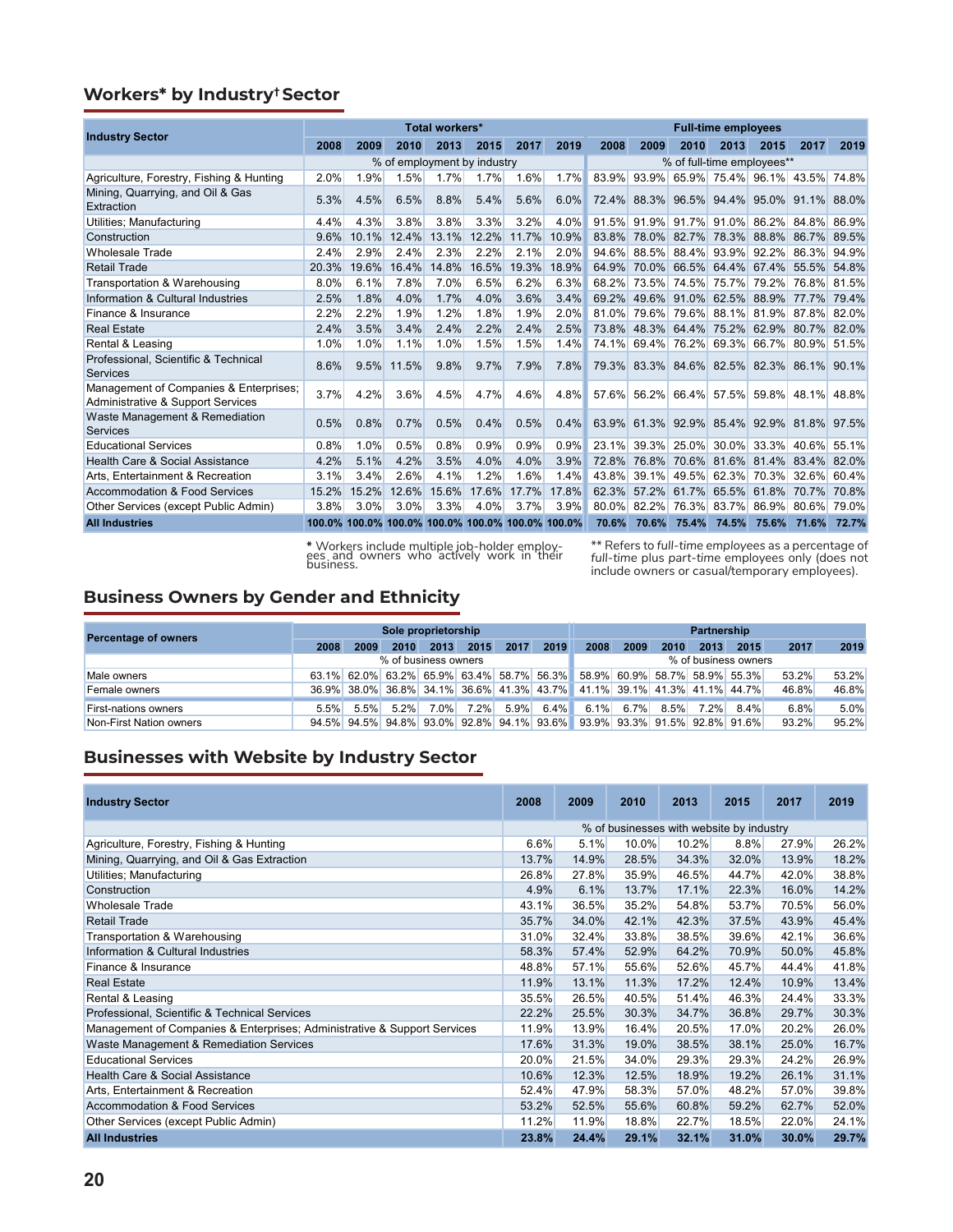#### **Number of Businesses by Selected Industry Sector and Gross Revenue\***

| <b>Industry Sector / Revenues</b>                              | 2009            |                           |                           |                   | 2010 2013 2015 2017 2019 |                   | <b>Industry Sector / Revenues</b>                                                                | 2009       | 2010                      |                           | 2013 2015 2017                              |                                      | 2019              |
|----------------------------------------------------------------|-----------------|---------------------------|---------------------------|-------------------|--------------------------|-------------------|--------------------------------------------------------------------------------------------------|------------|---------------------------|---------------------------|---------------------------------------------|--------------------------------------|-------------------|
|                                                                |                 |                           | number of businesses      |                   |                          |                   |                                                                                                  |            |                           |                           | number of businesses                        |                                      |                   |
| Agriculture, Forestry, Fishing &<br>Huntina                    | 158             | 130                       | 176                       | 205               | 104                      | 107               | <b>Management of Companies &amp;</b><br>Enterprises; Administrative &<br><b>Support Services</b> | 201        | 214                       | 264                       | 241                                         | 247                                  | 250               |
| No response                                                    | $\overline{7}$  | 5                         | 9                         | 5                 | 5                        | 9                 | No response                                                                                      | 20         | 29                        | 22                        | 15                                          | 21                                   | 13                |
| $<$ \$50.000                                                   | 133             | 109                       | 147                       | 177               | 69                       | 73                | $<$ \$50.000                                                                                     | 114        | 102                       | 129                       | 116                                         | 120                                  | 115               |
| \$50,000 to \$99,999                                           | 8               | 6                         | 9                         | 10                | 9                        | $\boldsymbol{x}$  | \$50,000 to \$99,999                                                                             | 35         | 35                        | 48                        | 41                                          | 48                                   | 50                |
| \$100,000 to \$499,999                                         | $\overline{7}$  | 6                         | $\overline{7}$            | 6                 | 14                       | 15                | \$100,000 to \$499,999                                                                           | 22         | 37                        | 47                        | 53                                          | 45                                   | 50                |
| \$500,000 to \$999,999 <sup>2</sup>                            | X               | $\boldsymbol{\mathsf{x}}$ | X                         | X                 | x                        | X                 | \$500,000 to \$999,999 <sup>2</sup>                                                              | x          | X                         | 9                         | $\overline{7}$                              | 6                                    | 8                 |
| > \$1,000,000                                                  | X               | X                         | $\boldsymbol{\mathsf{x}}$ | x                 | X                        | 6                 | > \$1,000,000                                                                                    | x          | $\boldsymbol{\mathsf{x}}$ | 9                         | 9                                           | 8                                    | 14                |
| Mining, Quarrying, and Oil & Gas<br><b>Extraction</b>          | 168             | 172                       | 198                       | 200               | 194                      | 143               | <b>Health Care &amp; Social Assistance</b>                                                       | 154        | 152                       | 180                       | 177                                         | 188                                  | 196               |
| No response                                                    | 10              | 21                        | 16                        | 31                | 18                       | 6                 | No response                                                                                      | 19         | 15                        | 21                        | 22                                          | 22                                   | 17                |
| $<$ \$50,000                                                   | 75              | 90                        | 78                        | 84                | 77                       | 0                 | $<$ \$50,000                                                                                     | 73         | 62                        | 85                        | 57                                          | 64                                   | 67                |
| \$50,000 to \$99,999                                           | 14              | 11                        | 19                        | 19                | 24                       | 44                | \$50,000 to \$99,999                                                                             | 27         | 31                        | 31                        | 29                                          | 32                                   | 29                |
| \$100,000 to \$499,999                                         | 35              | 26                        | 39                        | 28                | 45                       | 20                | \$100,000 to \$499,999                                                                           | 24         | 34                        | 36                        | 49                                          | 57                                   | 49                |
| \$500,000 to \$999,999 <sup>2</sup>                            | 14              | 10                        | 14                        | 16                | 8                        | 39                | \$500,000 to \$999,999 <sup>2</sup>                                                              | x          | $\boldsymbol{\mathsf{x}}$ | x                         | 13                                          | $\overline{7}$                       | 10                |
| > \$1,000,000                                                  | 20              | 14                        | 32                        | 22                | 22                       | 34                | > \$1.000.000                                                                                    | X          | X                         | $\boldsymbol{\mathsf{x}}$ | $\overline{7}$                              | $\overline{7}$                       | 24                |
| <b>Construction</b>                                            | 380             | 454                       | 596                       | 548               | 506                      | 508               | <b>Accommodation &amp; Food Services</b>                                                         | 219        | 216                       | 227                       | 240                                         | 236                                  | 248               |
| No response                                                    | 19              | 44                        | 39                        | 35                | 34                       | 17                | No response                                                                                      | 32         | 40                        | 27                        | 21                                          | 25                                   | 14                |
| $<$ \$50,000                                                   | 113             | 141                       | 196                       | 183               | 170                      | 141               | $<$ \$50,000                                                                                     | 66         | 63                        | 63                        | 73                                          | 69                                   | 50                |
| \$50,000 to \$99,999                                           | 85              | 84                        | 121                       | 100               | 96                       | 111               | \$50,000 to \$99,999                                                                             | 21         | 22                        | 26                        | 26                                          | 27                                   | 22                |
| \$100,000 to \$499,999                                         | 107             | 120                       | 166                       | 154               | 122                      | 156               | \$100,000 to \$499,999                                                                           | 55         | 46                        | 55                        | 75                                          | 58                                   | 84                |
| \$500,000 to \$999,999 <sup>2</sup>                            | 24              | 27                        | 26                        | 29                | 41                       | 39                | \$500,000 to \$999,999 <sup>2</sup>                                                              | 27         | 22                        | 27                        | 17                                          | 32                                   | 32                |
| > \$1,000,000                                                  | 32              | 38                        | 48                        | 47                | 43                       | 44                | > \$1,000,000                                                                                    | 18         | 23                        | 29                        | 28                                          | 25                                   | 47                |
| <b>Retail Trade</b>                                            | 300             | 273                       | 274                       | 256               | 253                      | 260               | <b>Other Services (except Public</b><br>Admin)                                                   | 151        | 154                       | 185                       | 195                                         | 214                                  | 216               |
| No response                                                    | 31              | 38                        | 21                        | 18                | 30                       | 25                | No response                                                                                      | 9          | 9                         | 6                         | 8                                           | 22                                   | 9                 |
| $<$ \$50.000                                                   | 85              | 77                        | 82                        | 70                | 77                       | 81                | $<$ \$50,000                                                                                     | 76         | 76                        | 96                        | 98                                          | 97                                   | 85                |
| \$50,000 to \$99,999                                           | 27              | 14                        | 20                        | 20                | 19                       | X                 | \$50,000 to \$99,999                                                                             | 24         | 20                        | 28                        | 33                                          | 34                                   | 45                |
| \$100,000 to \$499,999                                         | 56              | 46                        | 51                        | 47                | 47                       | 65                | \$100,000 to \$499,999                                                                           | 34         | 36                        | 42                        | 41                                          | 43                                   | 51                |
| \$500,000 to \$999,999 <sup>2</sup>                            | 27              | 27                        | 25                        | 28                | 19                       | X                 | \$500,000 to \$999,999 <sup>2</sup>                                                              | x          | X                         | x                         | 8                                           | X                                    | 18                |
| > \$1,000,000                                                  | 74              | 71                        | 75                        | 73                | 62                       | 88                | > \$1.000.000                                                                                    | X          | $\boldsymbol{\mathsf{x}}$ | X                         | $\overline{7}$                              | $\mathsf{x}$                         | 8                 |
| Prof., Scientific & Technical<br>No response                   | 462<br>32       | 501<br>43                 | 599<br>44                 | 543<br>32         | 505<br>35                | 515<br>19         | <b>All Industries</b><br>No response                                                             | 253        | 353                       | 288                       | 256                                         | 3,017 3,046 3,527 3,415 3,199<br>300 | 3.245<br>205      |
| $<$ \$50,000<br>\$50,000 to \$99,999<br>\$100,000 to \$499,999 | 218<br>82<br>93 | 226<br>88<br>113          | 261<br>114<br>138         | 238<br>107<br>120 | 252<br>85<br>106         | 225<br>108<br>128 | $<$ \$50,000<br>\$50,000 to \$99,999<br>\$100,000 to \$499,999                                   | 426<br>578 | 413<br>603                | 528<br>750                | 1,323 1,268 1,475 1,416 1,317<br>506<br>749 | 467<br>670                           | 962<br>620<br>760 |
| \$500,000 to \$999,999 <sup>2</sup>                            | 17              | 14                        | 21                        | 20                | 14                       | 12                | \$500,000 to \$999,999 <sup>2</sup>                                                              | 189        | 177                       | 185                       | 192                                         | 184                                  | 262               |
| > \$1,000,000                                                  | 20              | 17                        | 21                        | 26                | 13                       | 23                | > \$1,000,000                                                                                    | 248        | 232                       | 301                       | 296                                         | 261                                  | 436               |

| dustry Sector / Revenues                                                                                                                        | 2009                                 |                                                 | 2010 2013 2015 2017 2019                                     |                                     |                                    |                                                                | 2009<br><b>Industry Sector / Revenues</b>                                                                                             |                                   |                                                   | 2010 2013 2015 2017                           |                                            |                                        | 2019                                   |
|-------------------------------------------------------------------------------------------------------------------------------------------------|--------------------------------------|-------------------------------------------------|--------------------------------------------------------------|-------------------------------------|------------------------------------|----------------------------------------------------------------|---------------------------------------------------------------------------------------------------------------------------------------|-----------------------------------|---------------------------------------------------|-----------------------------------------------|--------------------------------------------|----------------------------------------|----------------------------------------|
|                                                                                                                                                 |                                      |                                                 | number of businesses                                         |                                     |                                    |                                                                |                                                                                                                                       |                                   |                                                   | number of businesses                          |                                            |                                        |                                        |
| griculture, Forestry, Fishing &<br>unting                                                                                                       | 158                                  | 130                                             | 176                                                          | 205                                 | 104                                | 107                                                            | <b>Management of Companies &amp;</b><br>Enterprises; Administrative &<br><b>Support Services</b>                                      | 201                               | 214                                               | 264                                           | 241                                        | 247                                    | 250                                    |
| No response<br>$<$ \$50,000<br>\$50,000 to \$99,999<br>$$100,000$ to $$499,999$<br>$$500,000$ to $$999,999^2$                                   | $\overline{7}$<br>133<br>8<br>7<br>X | 5<br>109<br>6<br>6<br>$\boldsymbol{\mathsf{x}}$ | 9<br>147<br>9<br>$\overline{7}$<br>$\boldsymbol{\mathsf{x}}$ | 5<br>177<br>10<br>6<br>x            | 5<br>69<br>9<br>14<br>x            | 9<br>73<br>$\boldsymbol{x}$<br>15<br>$\boldsymbol{\mathsf{x}}$ | No response<br>$<$ \$50,000<br>\$50,000 to \$99,999<br>\$100,000 to \$499,999<br>\$500,000 to \$999,999 <sup>2</sup>                  | 20<br>114<br>35<br>22<br>x        | 29<br>102<br>35<br>37<br>X                        | 22<br>129<br>48<br>47<br>9                    | 15<br>116<br>41<br>53<br>$\overline{7}$    | 21<br>120<br>48<br>45<br>6             | 13<br>115<br>50<br>50<br>8             |
| > \$1,000,000<br>ining, Quarrying, and Oil & Gas                                                                                                | X<br>168                             | $\boldsymbol{\mathsf{x}}$<br>172                | X<br>198                                                     | x<br>200                            | x<br>194                           | 6<br>143                                                       | > \$1.000.000<br><b>Health Care &amp; Social Assistance</b>                                                                           | x<br>154                          | X<br>152                                          | 9<br>180                                      | 9<br>177                                   | 8<br>188                               | 14<br>196                              |
| xtraction<br>No response<br>$<$ \$50.000<br>\$50,000 to \$99,999<br>$$100,000$ to $$499,999$<br>\$500,000 to \$999,999 <sup>2</sup>             | 10<br>75<br>14<br>35<br>14           | 21<br>90<br>11<br>26<br>10                      | 16<br>78<br>19<br>39<br>14                                   | 31<br>84<br>19<br>28<br>16          | 18<br>77<br>24<br>45<br>8          | 6<br>$\overline{0}$<br>44<br>20<br>39                          | No response<br>$<$ \$50.000<br>\$50,000 to \$99,999<br>\$100,000 to \$499,999<br>\$500,000 to \$999,999 <sup>2</sup>                  | 19<br>73<br>27<br>24<br>x         | 15<br>62<br>31<br>34<br>$\boldsymbol{\mathsf{x}}$ | 21<br>85<br>31<br>36<br>x                     | 22<br>57<br>29<br>49<br>13                 | 22<br>64<br>32<br>57<br>$\overline{7}$ | 17<br>67<br>29<br>49<br>10             |
| > \$1,000,000<br>onstruction                                                                                                                    | 20<br>380                            | 14<br>454                                       | 32<br>596                                                    | 22<br>548                           | 22<br>506                          | 34<br>508                                                      | > \$1.000.000<br><b>Accommodation &amp; Food Services</b>                                                                             | x<br>219                          | $\boldsymbol{\mathsf{x}}$<br>216                  | x<br>227                                      | $\overline{7}$<br>240                      | $\overline{7}$<br>236                  | 24<br>248                              |
| No response<br>$<$ \$50.000<br>\$50,000 to \$99,999<br>\$100,000 to \$499,999 '<br>$$500,000$ to $$999,999^2$<br>> \$1,000,000                  | 19<br>113<br>85<br>107<br>24<br>32   | 44<br>141<br>84<br>120<br>27<br>38              | 39<br>196<br>121<br>166<br>26<br>48                          | 35<br>183<br>100<br>154<br>29<br>47 | 34<br>170<br>96<br>122<br>41<br>43 | 17<br>141<br>111<br>156<br>39<br>44                            | No response<br>$<$ \$50,000<br>\$50,000 to \$99,999<br>\$100,000 to \$499,999<br>\$500,000 to \$999,999 <sup>2</sup><br>> \$1,000,000 | 32<br>66<br>21<br>55<br>27<br>18  | 40<br>63<br>22<br>46<br>22<br>23                  | 27<br>63<br>26<br>55<br>27<br>29              | 21<br>73<br>26<br>75<br>17<br>28           | 25<br>69<br>27<br>58<br>32<br>25       | 14<br>50<br>22<br>84<br>32<br>47       |
| etail Trade                                                                                                                                     | 300                                  | 273                                             | 274                                                          | 256                                 | 253                                | 260                                                            | <b>Other Services (except Public</b><br>Admin)                                                                                        | 151                               | 154                                               | 185                                           | 195                                        | 214                                    | 216                                    |
| No response<br>$<$ \$50,000<br>\$50,000 to \$99,999<br>$$100,000$ to $$499,999$<br>$$500,000$ to $$999,999^2$<br>> \$1,000,000                  | 31<br>85<br>27<br>56<br>27<br>74     | 38<br>77<br>14<br>46<br>27<br>71                | 21<br>82<br>20<br>51<br>25<br>75                             | 18<br>70<br>20<br>47<br>28<br>73    | 30<br>77<br>19<br>47<br>19<br>62   | 25<br>81<br>$\boldsymbol{x}$<br>65<br>$\mathsf{x}$<br>88       | No response<br>$<$ \$50,000<br>\$50,000 to \$99,999<br>\$100,000 to \$499,999<br>\$500,000 to \$999,999 <sup>2</sup><br>> \$1.000.000 | 9<br>76<br>24<br>34<br>x<br>x     | 9<br>76<br>20<br>36<br>X                          | 6<br>96<br>28<br>42<br>x<br>x                 | 8<br>98<br>33<br>41<br>8<br>$\overline{7}$ | 22<br>97<br>34<br>43<br>x<br>x         | 9<br>85<br>45<br>51<br>18<br>8         |
| rof., Scientific & Technical                                                                                                                    | 462                                  | 501                                             | 599                                                          | 543                                 | 505                                | 515                                                            | <b>All Industries</b>                                                                                                                 |                                   | x                                                 | 3,017 3,046 3,527 3,415 3,199 3,245           |                                            |                                        |                                        |
| No response<br>$<$ \$50,000<br>\$50,000 to \$99,999<br>$$100,000$ to $\$499,999^\textnormal{\texttt{+}}$<br>\$500,000 to \$999,999 <sup>2</sup> | 32<br>218<br>82<br>93<br>17          | 43<br>226<br>88<br>113<br>14                    | 44<br>261<br>114<br>138<br>21                                | 32<br>238<br>107<br>120<br>20       | 35<br>252<br>85<br>106<br>14       | 19<br>225<br>108<br>128<br>12                                  | No response<br>$<$ \$50,000<br>\$50,000 to \$99,999<br>\$100,000 to \$499,999<br>\$500,000 to \$999,999 <sup>2</sup>                  | 253<br>1,323<br>426<br>578<br>189 | 353<br>1,268<br>413<br>603<br>177                 | 288<br>1,475 1,416 1,317<br>528<br>750<br>185 | 256<br>506<br>749<br>192                   | 300<br>467<br>670<br>184               | 205<br>962<br>620<br>760<br>262<br>436 |
| > \$1,000,000                                                                                                                                   | 20                                   | 17                                              | 21                                                           | 26                                  | 13                                 | 23                                                             | > \$1,000,000                                                                                                                         | 248                               | 232                                               | 301                                           | 296                                        | 261                                    |                                        |

*\* Gross revenue is reported by businesses for the previous year.*

*<sup>1</sup> For the years 2009 to 2013, this category was \$100,000 to \$549,999.*

*2 For the years 2009 to 2013, this category was \$550,000 to \$999,999.*

#### **New Employees Hired in Six Month Period\* Prior to Survey, by Industry Sector**

| <b>Industry Sector</b>                                                      | 2009           |     | 2010 2013 | 2015                          | 2017 | 2019* |
|-----------------------------------------------------------------------------|----------------|-----|-----------|-------------------------------|------|-------|
|                                                                             |                |     |           | number of employees           |      |       |
| Agriculture, Forestry, Fishing & Hunting                                    | 9              | 32  | 43        | 16                            | 18   | 62    |
| Mining, Quarrying, and Oil & Gas Extraction                                 | 63             | 471 | 202       | 133                           | 213  | 255   |
| Utilities; Manufacturing                                                    | 23             | 56  | 38        | 39                            | 62   | 130   |
| Construction                                                                | 276            | 619 | 400       | 219                           | 276  | 407   |
| Wholesale Trade                                                             | 48             | 58  | 60        | 41                            | 50   | 84    |
| Retail Trade                                                                | 434            | 531 | 406       | 516                           | 376  | 899   |
| Transportation & Warehousing                                                | 80             | 215 | 74        | 106                           | 98   | 330   |
| Information & Cultural Industries                                           | 52             | 136 | 76        | 49                            | 51   | 102   |
| Finance & Insurance                                                         | 36             | 29  | 24        | 26                            | 32   | 234   |
| <b>Real Estate</b>                                                          | 30             | 21  | 61        | $\mathsf{R}$                  | 35   | 60    |
| Rental & Leasing                                                            | 18             | 51  | 27        | 69                            | 43   | 26    |
| Professional, Scientific & Technical Services                               | 65             | 198 | 226       | 269                           | 96   | 216   |
| Management of Companies & Enterprises;<br>Administrative & Support Services | 49             | 349 | 83        | 78                            | 73   | 173   |
| Waste Management & Remediation Services                                     | 33             | 10  | 13        | 8                             | 11   | 13    |
| <b>Educational Services</b>                                                 | $\overline{7}$ | 1   | 7         | 15                            | 1    | 35    |
| Health Care & Social Assistance                                             | 52             | 62  | 56        | 83                            | 48   | 97    |
| Arts, Entertainment & Recreation                                            | 178            | 126 | 178       | 16                            | 18   | 61    |
| <b>Accommodation &amp; Food Services</b>                                    | 583            | 675 | 801       | 748                           | 785  | 1.219 |
| Other Services (except Public Admin)                                        | 32             | 45  | 62        | 53                            | 49   | 98    |
| <b>All Industries</b>                                                       |                |     |           | 2,068 3,685 2,837 2,492 2,336 |      | 4,501 |

*\* In the 2019 survey, respondents were asked how many employees were hired in the previous 12 months instead of 6 months asked in the previous surveys.*

#### **Difficulty Finding Staff in Six Month Period\* Prior to Survey, by Industry Sector**

| <b>Industry Sector</b>                                                      | 2009  | 2010     | 2013            | 2015              | 2017                    | $2019*$ |
|-----------------------------------------------------------------------------|-------|----------|-----------------|-------------------|-------------------------|---------|
|                                                                             |       |          | % of businesses |                   |                         |         |
| Agriculture, Forestry, Fishing & Hunting                                    | 50.0% | 83.3%    |                 |                   | 30.0% 57.1% 25.0%       | 50.0%   |
| Mining, Quarrying, and Oil & Gas Extraction                                 | 38.5% | 47.5%    |                 |                   | 38.9% 34.5% 36.4%       | 47.1%   |
| Utilities; Manufacturing                                                    | 73.3% | 68.2%    |                 | 40.0% 58.8%       | 61.1%                   | 67.9%   |
| Construction                                                                | 61.1% | 72.9%    |                 |                   | 62.2% 46.0% 57.3%       | 64.8%   |
| Wholesale Trade                                                             | 47.4% | 44.4%    |                 |                   | 61.5% 73.3% 78.6% 83.3% |         |
| Retail Trade                                                                | 69.8% | 61.9%    |                 |                   | 59.8% 49.5% 52.9%       | 73.7%   |
| Transportation & Warehousing                                                | 42.3% | 40.0%    |                 |                   | 64.9% 43.2% 65.4% 53.1% |         |
| Information & Cultural Industries                                           | 50.0% | 66.7%    |                 |                   | 50.0% 37.5% 66.7%       | 55.6%   |
| Finance & Insurance                                                         | 66.7% | $80.0\%$ |                 |                   | 76.9% 57.1% 68.8%       | 71.4%   |
| Real Estate                                                                 | 60.0% | 66.7%    |                 |                   | 75.0% 66.7% 33.3%       | 60.0%   |
| Rental & Leasing                                                            | 75.0% | 66.7%    |                 |                   | 25.0% 30.0% 71.4%       | 43.8%   |
| Professional, Scientific & Technical Services                               | 51.9% | 57.1%    |                 | 50.0% 42.2% 59.0% |                         | 58.1%   |
| Management of Companies & Enterprises;<br>Administrative & Support Services | 54.2% | 45.7%    |                 |                   | 56.7% 64.3% 41.7% 87.8% |         |
| Waste Management & Remediation Services                                     | 33.3% | 40.0%    |                 |                   | 57.1% 33.3% 50.0%       | 25.0%   |
| <b>Educational Services</b>                                                 | 50.0% | 100.0%   |                 | 50.0% 75.0%       | $0.0\%$                 | 40.0%   |
| Health Care & Social Assistance                                             | 68.2% | 66.7%    |                 | 50.0% 52.0%       | 68.0%                   | 78.4%   |
| Arts. Entertainment & Recreation                                            | 27.3% | 33.3%    |                 |                   | 50.0% 40.0% 60.0%       | 35.7%   |
| Accommodation & Food Services                                               | 72.5% | 61.1%    |                 | 75.0% 71.0%       | 69.9%                   | 81.3%   |
| Other Services (except Public Admin)                                        | 58.8% | 56.5%    |                 |                   | 61.5% 52.2% 57.1% 69.7% |         |
| <b>All Industries</b>                                                       | 61.0% | 59.7%    |                 | 58.7% 53.2% 58.3% |                         | 67.9%   |

*\* In the 2019 survey, respondents were asked if it was difficult finding staff in previous 12 months instead of 6 months asked in the previous surveys.*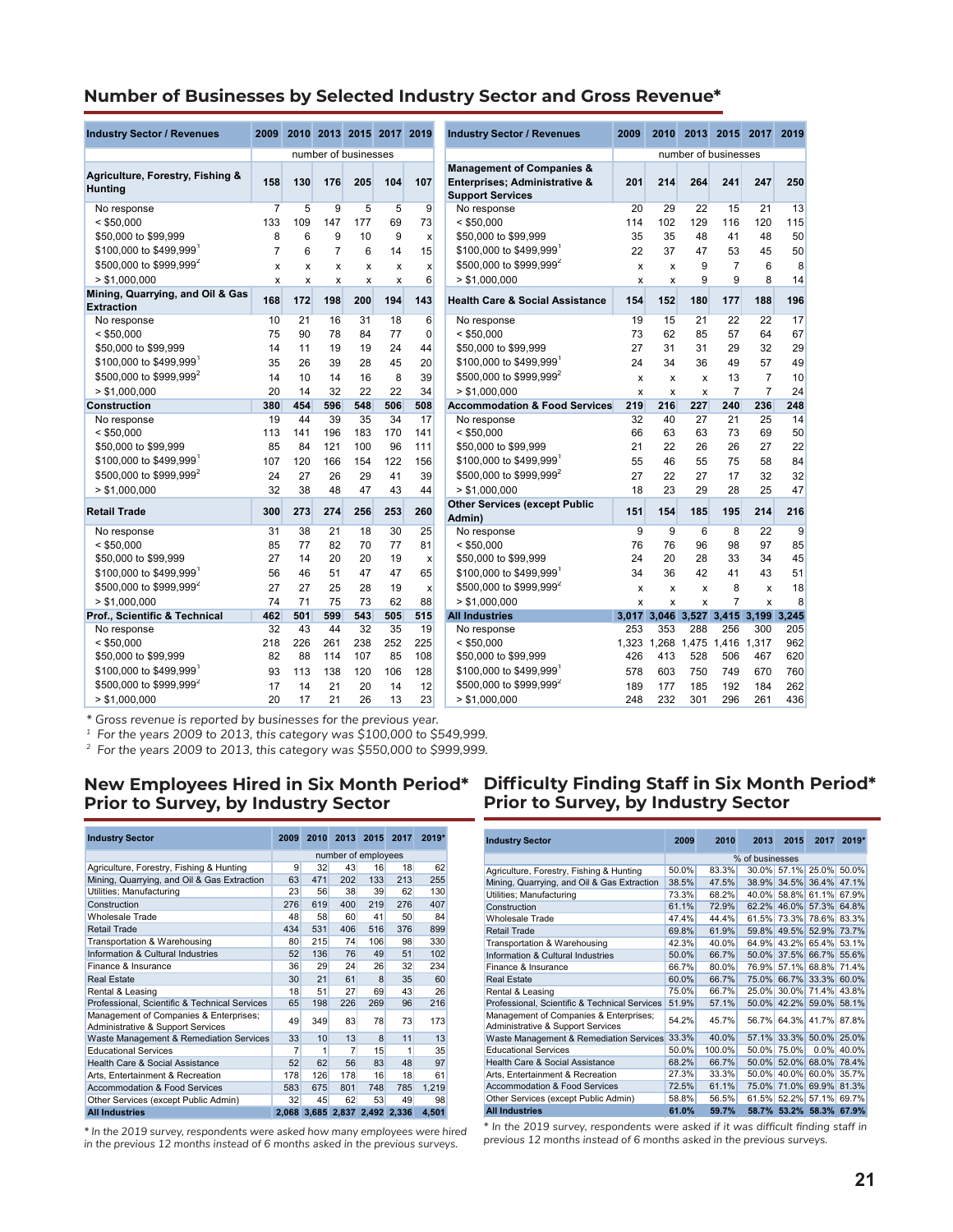| Number of Current Vacancies by Occupational Classification (NOC 2011)                             | 2008                    | 2009           | 2010           | 2013                    | 2015           | 2017           | 2019           |
|---------------------------------------------------------------------------------------------------|-------------------------|----------------|----------------|-------------------------|----------------|----------------|----------------|
|                                                                                                   |                         |                |                | number of vacancies     |                |                |                |
| Senior management occupations                                                                     | $\mathbf{3}$            | 1              | $\overline{2}$ |                         | 1              | $\mathbf{3}$   | $\Omega$       |
| Specialized middle management occupations                                                         | 12                      | 5              | 3              | 12                      | 8              | $\overline{4}$ | 41             |
| Middle management occupations in retail and wholesale trade and customer                          | 18                      | 12             | 23             | 6                       | 14             | $\overline{4}$ | 2              |
| services                                                                                          |                         |                |                |                         |                |                |                |
| Middle management occupations in trades, transportation, production and utilities                 | $\overline{7}$          | $\Omega$       | 3              | $\overline{\mathbf{4}}$ | 8              | $\mathbf{1}$   | 3              |
| Professional occupations in business and finance                                                  | $\overline{2}$          | 6              | 3              | 8                       | $\overline{4}$ | 5              | $\overline{2}$ |
| Administrative and financial supervisors and administrative occupations                           | 15                      | $\overline{4}$ | 13             | 16                      | 6              | 16             | 26             |
| Office support occupations                                                                        | 100                     | 26             | 69             | 38                      | 35             | 11             | 18             |
| Professional occupations in natural and applied sciences                                          | 19                      | 11             | 27             | 20                      | 15             | 5              | 14             |
| Technical occupations related to natural and applied sciences                                     | 31                      | 8              | 10             | 48                      | 14             | 13             | 29             |
| Professional occupations in health (except nursing)                                               | $\overline{4}$          | $\mathbf{1}$   | 5              | 5                       | 5              | $\mathbf{0}$   | 6              |
| Technical occupations in health                                                                   | $\overline{2}$          | 1              | 4              | 1                       | 5              | $\overline{2}$ | 4              |
| Assisting occupations in support of health services                                               | $\overline{3}$          | $\overline{2}$ | $\overline{2}$ | $\mathbf{0}$            | $\mathbf{0}$   | 3              | $\overline{7}$ |
| Professional occupations in law and social, community and government services                     | $\overline{7}$          | 1              | $\mathbf{0}$   | $\overline{2}$          | 8              | 26             | 23             |
| Paraprofessional occupations in legal, social, community and education services                   | 18                      | 15             | 12             | 9                       | 8              | $\overline{7}$ | 54             |
| Professional occupations in art and culture                                                       | 5                       | 3              | 0              | 3                       | $\mathbf 0$    | $\mathbf{1}$   | 17             |
| Technical occupations in art, culture, recreation and sport                                       | $\overline{\mathbf{4}}$ | 5              | 5              | $\overline{2}$          | $\mathbf{1}$   | $\overline{2}$ | $\overline{7}$ |
| Retail sales supervisors and specialized sales occupations                                        | 94                      | 40             | 31             | 60                      | 38             | 32             | 57             |
| Sales representatives and salespersons - wholesale and retail trade                               | 256                     | 117            | 174            | 101                     | 85             | 88             | 139            |
| Sales support occupations                                                                         | 166                     | 93             | 161            | 112                     | 37             | 39             | 223            |
| Industrial, electrical and construction trades                                                    | 131                     | 28             | 93             | 119                     | 39             | 51             | 64             |
| Maintenance and equipment operation trades                                                        | 33                      | 17             | 40             | 36                      | 22             | 10             | 53             |
| Other installer, repairers and servicers and material handlers                                    | 126                     | 16             | 43             | 38                      | 149            | 71             | 68             |
| Trades helpers, construction labourers and related occupations                                    | 68                      | $\overline{7}$ | 21             | 12                      | 40             | 6              | 18             |
| Supervisors and technical occupations in natural resources, agriculture and<br>related production | 19                      | 0              | 4              | 5                       | $\mathbf{0}$   | $\overline{2}$ | $\mathbf 0$    |
| Workers in natural resources, agriculture and related production                                  | 2                       | $\Omega$       | $\mathbf{0}$   | 1                       | 3              | $\mathbf{0}$   | 3              |
| Harvesting, landscaping and natural resources labourers                                           | 0                       | $\Omega$       | $\mathbf{0}$   | $\overline{7}$          | $\mathbf{0}$   | 6              | 4              |
| Processing, manufacturing and utilities supervisors and central control operations                | 4                       | $\Omega$       | $\mathbf{0}$   | 4                       | $\mathbf 0$    | $\mathbf{0}$   | 4              |
| Processing and manufacturing machine operators and related production workers                     | 10                      | $\overline{7}$ | $\overline{2}$ | 3                       | 3              | $\mathbf{1}$   | $\overline{2}$ |
| Assemblers in manufacturing                                                                       | $\overline{c}$          | 1              | $\mathbf{1}$   | 0                       | $\mathbf 0$    |                | $\overline{2}$ |
| Labourers in processing, manufacturing and utilities                                              | $\mathbf{0}$            | 10             | $\Omega$       |                         | $\overline{2}$ |                | 19             |
| <b>Total Vacancies</b>                                                                            | 1,161                   | 437            | 751            | 674                     | 550            | 411            | 908            |

# **Businesses that Export by Industry Sector Seasonal Businesses by Industry Sector**

| <b>Industry Sector</b>                                                      | 2009           | 2010           | 2013           | 2015                 | 2017           | 2019           |
|-----------------------------------------------------------------------------|----------------|----------------|----------------|----------------------|----------------|----------------|
|                                                                             |                |                |                | number of businesses |                |                |
| Agriculture, Forestry, Fishing & Hunting                                    | 55             | 50             | 64             | 85                   | 24             | 20             |
| Mining, Quarrying, and Oil & Gas Extraction                                 | 28             | 21             | 25             | 26                   | 15             | 22             |
| Utilities; Manufacturing                                                    | 39             | 35             | 33             | 16                   | 18             | 24             |
| Construction                                                                | 23             | 24             | 21             | 19                   | 23             | 8              |
| <b>Wholesale Trade</b>                                                      | 19             | 17             | 17             | 14                   | 17             | 10             |
| <b>Retail Trade</b>                                                         | 41             | 32             | 32             | 27                   | 23             | 34             |
| Transportation & Warehousing                                                | 23             | 36             | 16             | 23                   | 21             | 19             |
| Information & Cultural Industries                                           | 22             | 24             | 24             | 17                   | 16             | 16             |
| Finance & Insurance                                                         | 4              | 3              | $\overline{2}$ | $\overline{2}$       | 6              | 4              |
| <b>Real Estate</b>                                                          | $\Omega$       | $\overline{2}$ | $\overline{2}$ | $\overline{2}$       | 9              | 6              |
| Rental & Leasing                                                            | $\overline{2}$ | 3              | 5              | 1                    | 1              | $\overline{2}$ |
| Professional, Scientific & Technical Services                               | 100            | 107            | 116            | 103                  | 93             | 83             |
| Management of Companies & Enterprises;<br>Administrative & Support Services | 5              | 7              | 13             | 7                    | 21             | 12             |
| Waste Management & Remediation Services                                     | 3              | $\overline{2}$ | 3              | 3                    | $\overline{2}$ | $\overline{2}$ |
| <b>Educational Services</b>                                                 | 6              | 3              | 8              | 10                   | 9              | 7              |
| Health Care & Social Assistance                                             | 4              | 5              | 11             | $\overline{7}$       | 3              | 9              |
| Arts, Entertainment & Recreation                                            | 43             | 28             | 26             | 12                   | 21             | 20             |
| <b>Accommodation &amp; Food Services</b>                                    | 11             | 5              | 4              | 1                    | $\overline{7}$ | 5              |
| Other Services (except Public Admin)                                        | 7              | 11             | 14             | 6                    | 15             | 10             |
| <b>All Industries</b>                                                       | 435            | 415            | 436            | 381                  | 342            | 314            |

| <b>Industry Sector</b>                                                      | 2009           |                |                |                      | 2010 2013 2015 2017 | 2019           |
|-----------------------------------------------------------------------------|----------------|----------------|----------------|----------------------|---------------------|----------------|
|                                                                             |                |                |                | number of businesses |                     |                |
| Agriculture, Forestry, Fishing & Hunting                                    | 118            | 100            | 134            | 154                  | 48                  | 71             |
| Mining, Quarrying, and Oil & Gas Extraction                                 | 123            | 117            | 113            | 136                  | 127                 | 91             |
| Utilities; Manufacturing                                                    | 20             | 18             | 19             | 18                   | 10                  | 7              |
| Construction                                                                | 53             | 54             | 99             | 78                   | 66                  | 61             |
| <b>Wholesale Trade</b>                                                      | 8              | 6              | 10             | 5                    | 6                   | 4              |
| <b>Retail Trade</b>                                                         | 31             | 14             | 22             | 25                   | 13                  | 30             |
| Transportation & Warehousing                                                | 36             | 38             | 42             | 45                   | 13                  | 26             |
| Information & Cultural Industries                                           | 1              | $\overline{4}$ | 3              | 5                    | $\overline{2}$      | 1              |
| Finance & Insurance                                                         | $\Omega$       | $\Omega$       | 1              | $\Omega$             | 5                   | $\overline{2}$ |
| <b>Real Estate</b>                                                          | 3              | 3              | 1              | 1                    | 12                  | 11             |
| Rental & Leasing                                                            | $\overline{7}$ | 7              | 14             | 13                   | 5                   | $\overline{2}$ |
| Professional, Scientific & Technical Services                               | 22             | 25             | 26             | 16                   | 19                  | 26             |
| Management of Companies & Enterprises;<br>Administrative & Support Services | 26             | 20             | 32             | 31                   | 33                  | 37             |
| Waste Management & Remediation Services                                     | 3              | $\overline{4}$ | $\overline{4}$ | 1                    | $\Omega$            | 3              |
| <b>Educational Services</b>                                                 | 9              | 6              | 11             | 11                   | 6                   | 12             |
| Health Care & Social Assistance                                             | 1              | $\overline{2}$ | 5              | 3                    | 4                   | 3              |
| Arts, Entertainment & Recreation                                            | 54             | 50             | 38             | 15                   | 21                  | 23             |
| <b>Accommodation &amp; Food Services</b>                                    | 70             | 69             | 67             | 75                   | 65                  | 66             |
| Other Services (except Public Admin)                                        | 13             | 7              | 7              | 16                   | 23                  | 27             |
| <b>All Industries</b>                                                       | 598            | 544            | 648            | 648                  | 477                 | 505            |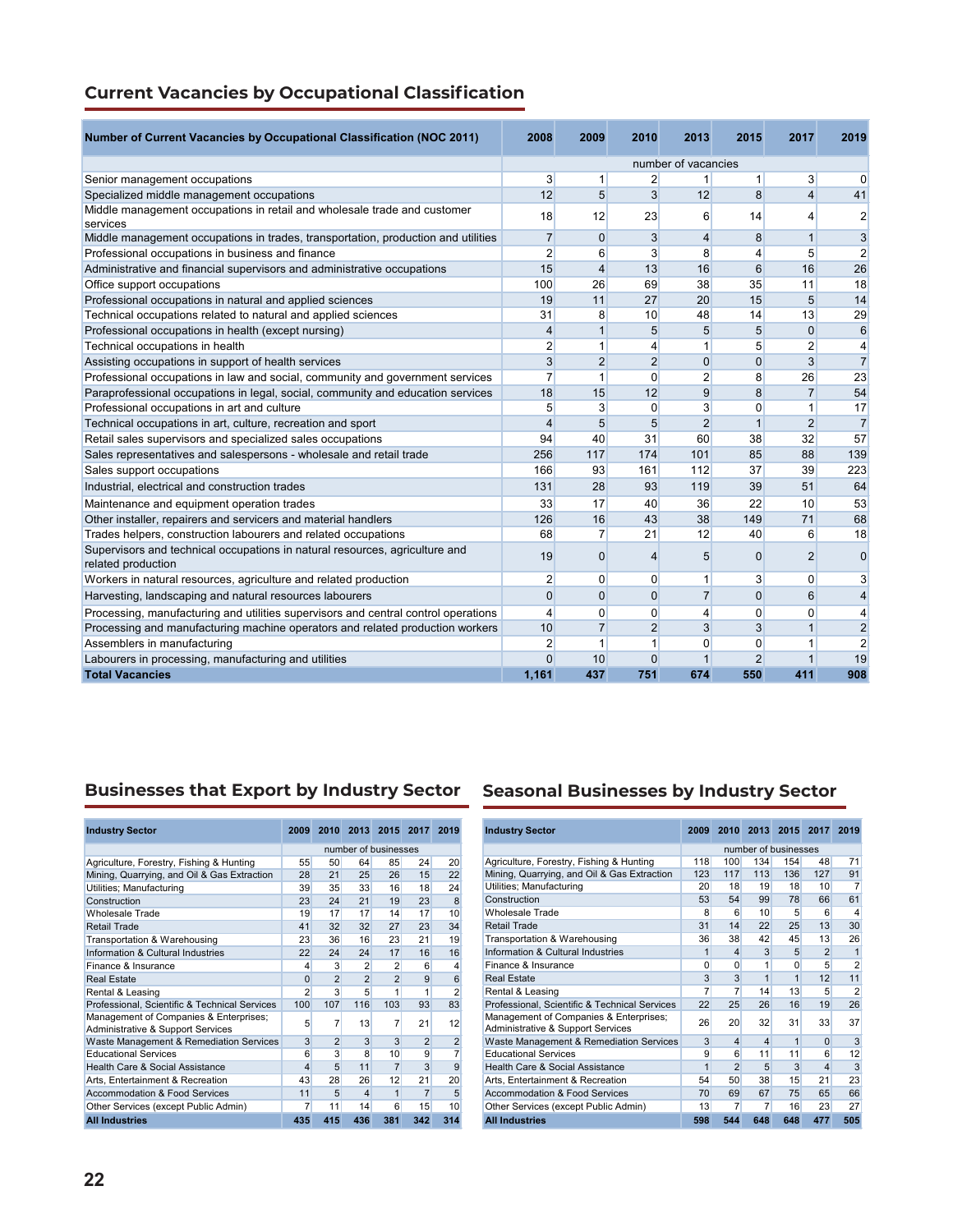## **Longitudinal Tables of Yukon Business Surveys**

*The following tables present data for Yukon businesses which have responded to at least any 2 consecutive Yukon Business Surveys conducted since 2006. Based on reported values, the following data track changes in broad-range revenue categories and number of workers of these businesses over this period.* 

#### **Gross Revenues\* Compared to Previous Business Survey**

|                                               | <b>Changes in revenue</b><br>category from previous<br>survey | 2008 <sup>r</sup> | 2009 <sup>r</sup> | $2010^r$ | 2013 <sup>r</sup> | 2015 <sup>r</sup> | 2017 <sup>r</sup> | 2019  |
|-----------------------------------------------|---------------------------------------------------------------|-------------------|-------------------|----------|-------------------|-------------------|-------------------|-------|
| <b>Selected Industry Sectors</b>              |                                                               |                   |                   |          | % of businesses   |                   |                   |       |
| Mining, Quarrying, and Oil & Gas Extraction   | Lower                                                         | 12.5%             | 4.2%              | 24.3%    | 10.8%             | 25.0%             | 15.9%             | 4.7%  |
|                                               | No change                                                     | 75.0%             | 79.2%             | 70.3%    | 52.7%             | 61.8%             | 61.4%             | 32.6% |
|                                               | Higher                                                        | 12.5%             | 16.7%             | 5.4%     | 36.5%             | 13.2%             | 22.7%             | 62.8% |
| Construction                                  | Lower                                                         | 21.3%             | 11.6%             | 20.2%    | 15.2%             | 21.5%             | 17.5%             | 17.3% |
|                                               | No change                                                     | 64.3%             | 65.9%             | 60.7%    | 57.0%             | 62.9%             | 57.3%             | 56.8% |
|                                               | Higher                                                        | 14.5%             | 22.5%             | 19.0%    | 27.9%             | 15.6%             | 25.1%             | 25.9% |
| <b>Retail Trade</b>                           | Lower                                                         | 9.2%              | 8.5%              | 11.7%    | 8.1%              | 9.2%              | 10.9%             | 9.3%  |
|                                               | No change                                                     | 69.6%             | 81.0%             | 75.6%    | 78.9%             | 84.0%             | 75.2%             | 66.3% |
|                                               | Higher                                                        | 21.2%             | 10.6%             | 12.8%    | 13.0%             | 6.7%              | 13.9%             | 24.4% |
| Professional, Scientific & Technical Services | Lower                                                         | 17.0%             | 12.6%             | 9.8%     | 12.1%             | 18.4%             | 13.8%             | 13.8% |
|                                               | No change                                                     | 72.9%             | 77.8%             | 76.5%    | 69.1%             | 66.5%             | 68.6%             | 69.1% |
|                                               | Higher                                                        | 10.1%             | 9.6%              | 13.7%    | 18.9%             | 15.2%             | 17.6%             | 17.1% |
| Management of Companies and Enterprises;      | Lower                                                         | 13.6%             | 7.3%              | 15.2%    | 7.1%              | 22.5%             | 8.4%              | 15.5% |
| Administrative and Support Services           | No change                                                     | 75.0%             | 80.5%             | 68.8%    | 67.7%             | 64.9%             | 74.7%             | 66.7% |
|                                               | Higher                                                        | 11.4%             | 12.2%             | 16.1%    | 25.3%             | 12.6%             | 16.9%             | 17.9% |
| Accommodation & Food Services                 | Lower                                                         | 9.6%              | 16.5%             | 16.0%    | 5.7%              | 8.9%              | 6.6%              | 9.8%  |
|                                               | No change                                                     | 76.0%             | 74.0%             | 68.0%    | 64.8%             | 74.0%             | 75.8%             | 60.8% |
|                                               | Higher                                                        | 14.4%             | 9.4%              | 16.0%    | 29.5%             | 17.1%             | 17.6%             | 29.4% |
| <b>All industries</b>                         | Lower                                                         | 14.6%             | 9.6%              | 13.1%    | 11.0%             | 15.8%             | 14.8%             | 11.8% |
|                                               | No change                                                     | 73.2%             | 78.2%             | 74.2%    | 69.7%             | 70.4%             | 67.2%             | 55.8% |
|                                               | <b>Higher</b>                                                 | 12.2%             | 12.3%             | 12.7%    | 19.3%             | 13.9%             | 18.0%             | 32.4% |

The table above shows the changes in gross revenue categories (as displayed in the graph on page 9) by selected industry sector reported by businesses tracked over the survey years. In the 2019 survey, 11.8% of Yukon businesses reported a **decrease** in 2018 gross revenues that caused them to fall into a lower revenue category than in the previous business survey. For 55.8% of businesses, gross revenues for 2018 **remained in the same revenue category** as in the previous survey. Gross revenues in 2018 **increased** enough to rise into a higher revenue category for 32.4% of businesses compared to the previous survey.

#### **Number of Workers\* Compared to Previous Business Survey**

|                                               | Change in number of<br>workers from previous<br><b>survey</b> | 2008 <sup>r</sup> | 2009 <sup>r</sup> | $2010^r$ | 2013 <sup>r</sup> | $2015$ <sup>r</sup> | 2017 <sup>r</sup> | 2019  |
|-----------------------------------------------|---------------------------------------------------------------|-------------------|-------------------|----------|-------------------|---------------------|-------------------|-------|
| <b>Selected Industry Sectors</b>              |                                                               |                   |                   |          | % of businesses   |                     |                   |       |
| Mining, Quarrying, and Oil & Gas Extraction   | Less workers reported                                         | 45.5%             | 32.9%             | 26.5%    | 18.6%             | 43.5%               | 19.1%             | 23.4% |
|                                               | No change                                                     | 29.1%             | 44.7%             | 28.9%    | 33.7%             | 34.8%               | 40.4%             | 44.7% |
|                                               | More workers reported                                         | 25.5%             | 22.4%             | 44.6%    | 47.7%             | 21.7%               | 40.4%             | 31.9% |
| Construction                                  | Less workers reported                                         | 24.2%             | 24.3%             | 16.1%    | 21.7%             | 28.5%               | 21.1%             | 19.8% |
|                                               | No change                                                     | 51.3%             | 53.6%             | 50.7%    | 46.7%             | 51.3%               | 51.7%             | 46.7% |
|                                               | More workers reported                                         | 24.6%             | 22.1%             | 33.2%    | 31.5%             | 20.1%               | 27.2%             | 33.5% |
| <b>Retail Trade</b>                           | Less workers reported                                         | 26.8%             | 29.6%             | 25.2%    | 20.6%             | 38.1%               | 25.2%             | 34.0% |
|                                               | No change                                                     | 41.2%             | 44.2%             | 41.7%    | 38.9%             | 37.5%               | 40.9%             | 34.0% |
|                                               | More workers reported                                         | <b>32.0%</b>      | 26.2%             | 33.0%    | 40.6%             | 24.4%               | 33.9%             | 32.0% |
| Professional, Scientific & Technical Services | Less workers reported                                         | 16.4%             | 14.1%             | 14.0%    | 14.0%             | 16.7%               | 18.6%             | 11.0% |
|                                               | No change                                                     | 71.8%             | 73.4%             | 70.7%    | 64.0%             | 70.3%               | 67.2%             | 73.3% |
|                                               | More workers reported                                         | 11.8%             | 12.5%             | 15.3%    | 21.9%             | 13.0%               | 14.2%             | 15.7% |
| Management of Companies and Enterprises;      | Less workers reported                                         | 23.1%             | 18.8%             | 19.1%    | 12.3%             | 32.5%               | 18.9%             | 18.3% |
| Administrative and Support Services           | No change                                                     | 59.8%             | 58.7%             | 57.3%    | 60.7%             | 43.6%               | 55.8%             | 51.6% |
|                                               | More workers reported                                         | 17.1%             | 22.5%             | 23.7%    | 27.0%             | 23.9%               | 25.3%             | 30.1% |
| Accommodation & Food Services                 | Less workers reported                                         | 29.6%             | 27.8%             | 31.8%    | 20.9%             | 34.5%               | 47.7%             | 25.7% |
|                                               | No change                                                     | 43.7%             | 41.7%             | 32.5%    | 24.6%             | 31.0%               | 24.8%             | 26.6% |
|                                               | More workers reported                                         | 26.7%             | 30.5%             | 35.8%    | 54.5%             | 34.5%               | 27.5%             | 47.7% |
| <b>All industries</b>                         | Less workers reported                                         | 23.6%             | 23.5%             | 20.4%    | 19.0%             | 27.5%               | 23.8%             | 18.3% |
|                                               | No change                                                     | 55.3%             | 56.0%             | 52.8%    | 49.3%             | 51.5%               | 51.2%             | 53.1% |
| .                                             | More workers reported                                         | 21.1%             | 20.5%             | 26.7%    | 31.7%             | 20.9%               | 25.1%             | 28.7% |

**\*** *Workers include multiple job-holder employees and owners who actively work in their business.*

Comparing employment figures, 333 (28.7%) Yukon businesses tracked over this period, reported more workers in 2019 than in 2017. The industry sector with the highest percentage of businesses (selected industry sectors) reporting increases in employment in 2019 was *Accommodation and Food Services* (47.7%) followed by *Construction* (33.5%).

Employment decreased in 2019 compared to 2017 for 18.3% of Yukon businesses tracked over this period. The industry sector with the highest percentage of businesses reporting decreased employment was *Retail Trade* (34.0%) followed by *Accommodation & Food Services* (25.7%).